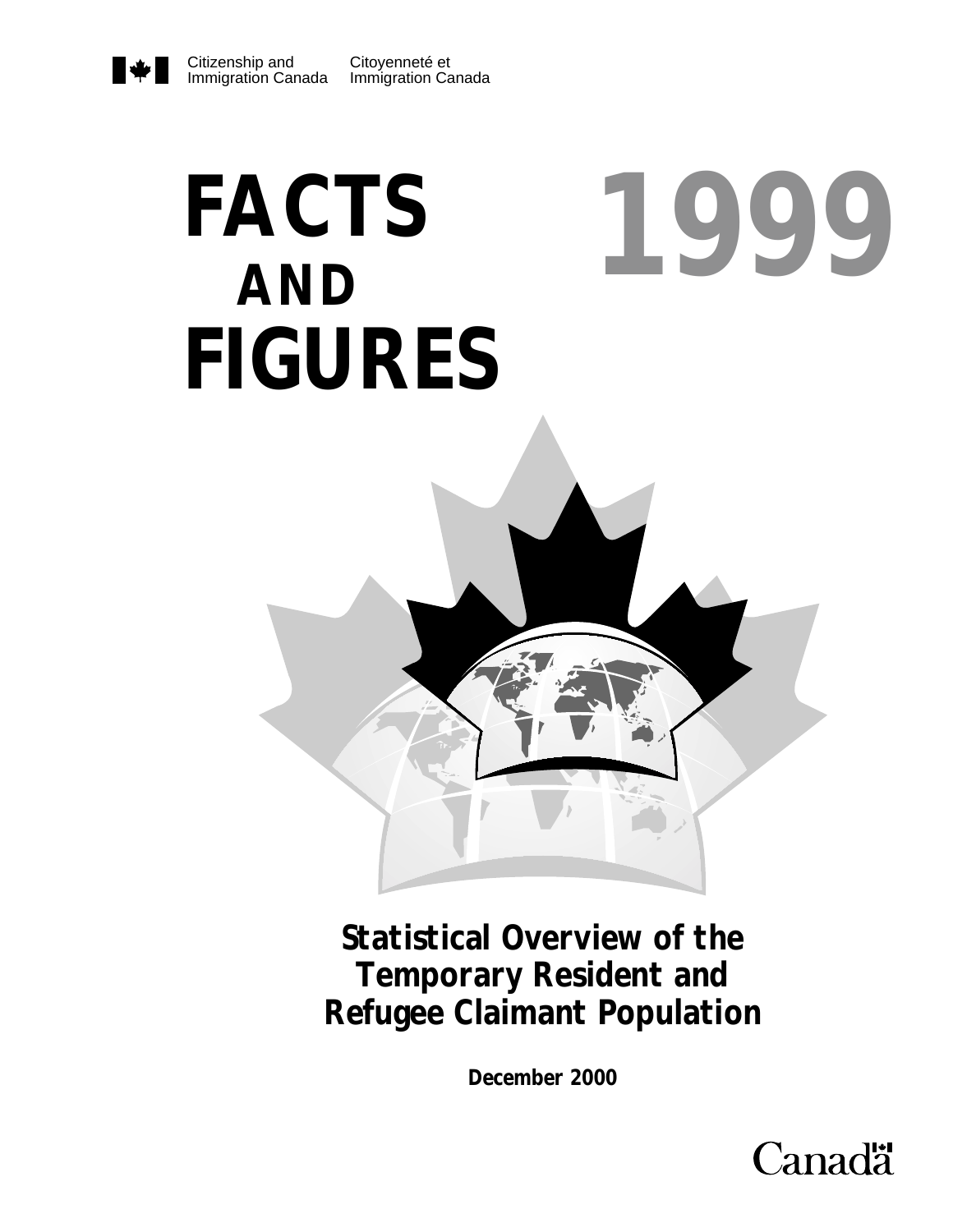#### **Produced by Strategic Policy, Planning and Research**

For additional copies, please contact:

Communications Branch Citizenship and Immigration Canada Ottawa, Ontario K1A 1L1 Tel.: (613) 954-9019 Fax: (613) 954-2221 **Internet: http://www.cic.gc.ca**

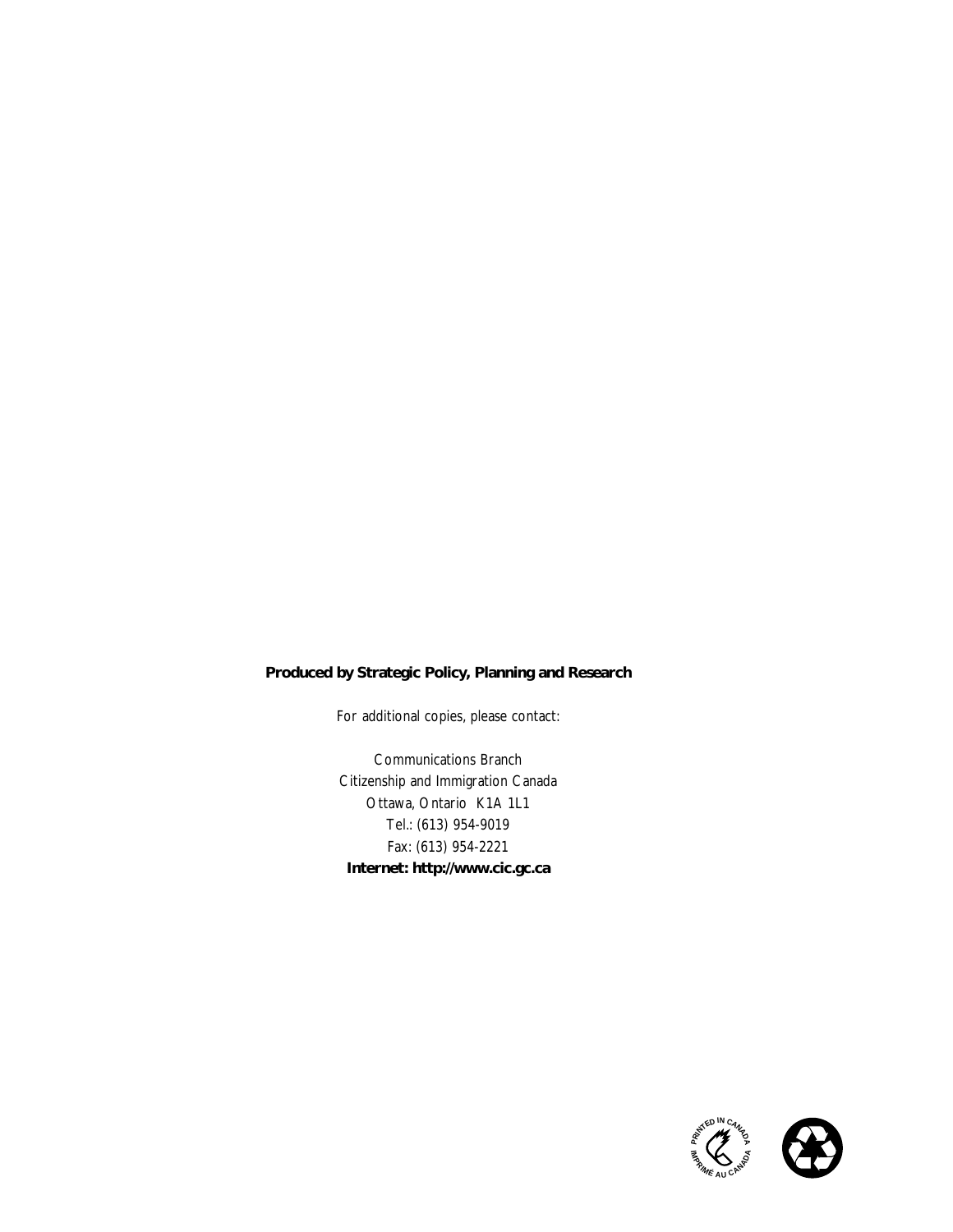# **TABLE OF CONTENTS**

| STATISTICAL OVERVIEW OF THE TEMPORARY RESIDENT AND REFUGEE CLAIMANT      |  |
|--------------------------------------------------------------------------|--|
|                                                                          |  |
|                                                                          |  |
|                                                                          |  |
|                                                                          |  |
|                                                                          |  |
|                                                                          |  |
|                                                                          |  |
| DEFINITION OF THE TEMPORARY RESIDENT AND REFUGEE CLAIMANT POPULATION  35 |  |
|                                                                          |  |
|                                                                          |  |
|                                                                          |  |
|                                                                          |  |
|                                                                          |  |
|                                                                          |  |
|                                                                          |  |
|                                                                          |  |
|                                                                          |  |
|                                                                          |  |
|                                                                          |  |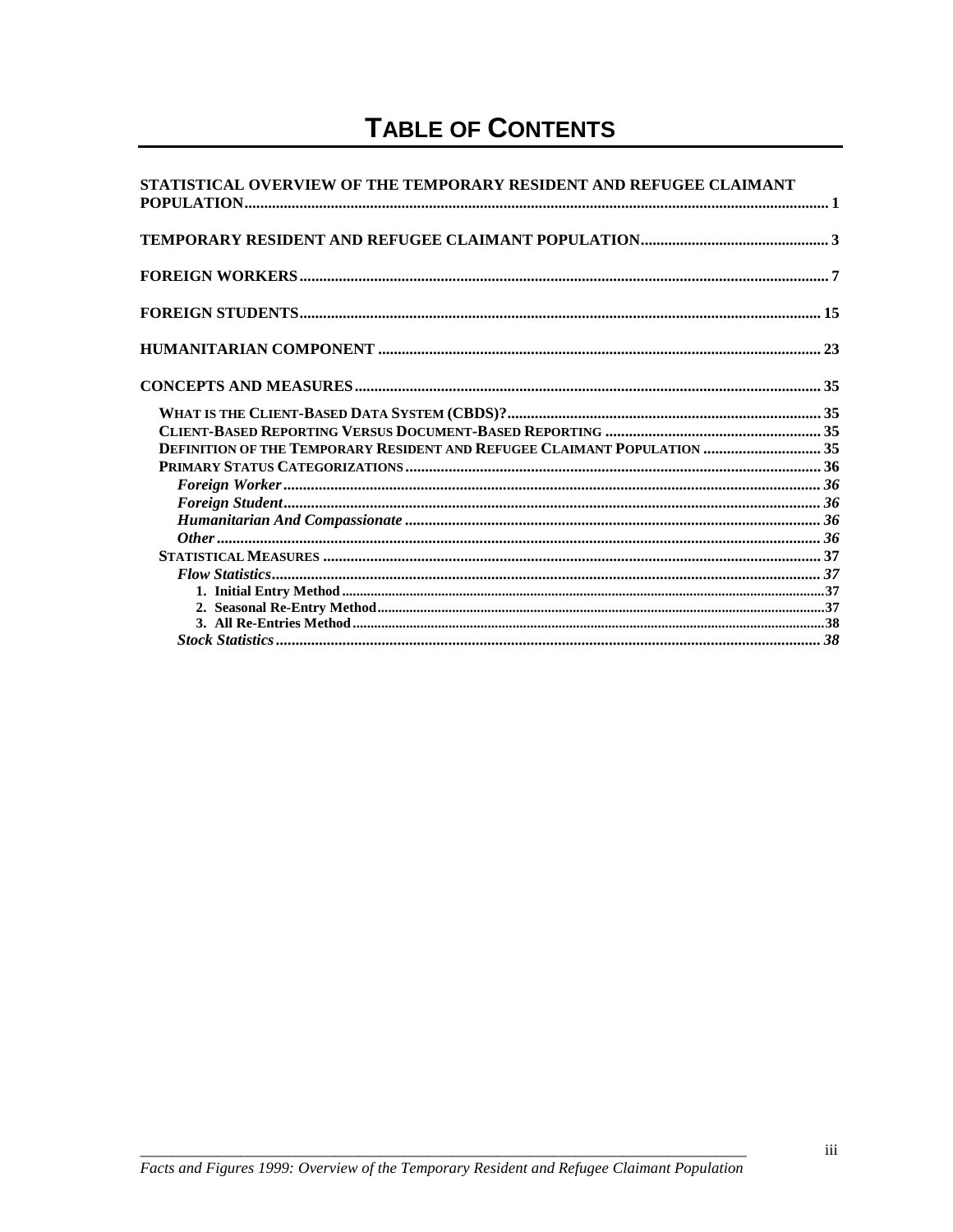# **LIST OF FIGURES**

|           | FIGURE 1: TEMPORARY RESIDENT AND REFUGEE CLAIMANT POPULATION BY PRIMARY STATUS,      |  |
|-----------|--------------------------------------------------------------------------------------|--|
| FIGURE 2: | TEMPORARY RESIDENT AND REFUGEE CLAIMANT POPULATION BY PRIMARY STATUS,                |  |
| FIGURE 3: | FOREIGN WORKER POPULATION, ANNUAL FLOWS BY METHOD OF CALCULATION, 1978 -             |  |
| FIGURE 4: | FOREIGN WORKER POPULATION BY PRINCIPAL COUNTRY OF ORIGIN, ANNUAL FLOWS,              |  |
| FIGURE 5: | MALE FOREIGN WORKER POPULATION BY PRINCIPAL COUNTRY OF ORIGIN, ANNUAL                |  |
| FIGURE 6: | FEMALE FOREIGN WORKER POPULATION BY PRINCIPAL COUNTRY OF ORIGIN, ANNUAL              |  |
| FIGURE 7: | FOREIGN WORKER POPULATION BY LOCATION, STOCKS ON JUNE 1, 1997 - 1999  12             |  |
| FIGURE 8: | FOREIGN STUDENT POPULATION BY PRINCIPAL COUNTRY OF ORIGIN, ANNUAL FLOWS -            |  |
|           |                                                                                      |  |
| FIGURE 9: | MALE FOREIGN STUDENT POPULATION BY PRINCIPAL COUNTRY OF ORIGIN, ANNUAL               |  |
|           |                                                                                      |  |
|           | FIGURE 10: FEMALE FOREIGN STUDENT POPULATION BY PRINCIPAL COUNTRY OF ORIGIN, ANNUAL  |  |
|           | FIGURE 11: FOREIGN STUDENT POPULATION BY LOCATION, STOCKS ON JUNE 1, 1997 - 1999 20  |  |
|           | FIGURE 12: HUMANITARIAN POPULATION BY PRINCIPAL COUNTRY OF ORIGIN, ANNUAL FLOWS -    |  |
|           | FIGURE 13: MALE HUMANITARIAN POPULATION BY PRINCIPAL COUNTRY OF ORIGIN, ANNUAL FLOWS |  |
|           | FIGURE 14: FEMALE HUMANITARIAN POPULATION BY PRINCIPAL COUNTRY OF ORIGIN, ANNUAL     |  |
|           |                                                                                      |  |
|           | FIGURE 15: HUMANITARIAN POPULATION BY LOCATION, STOCKS ON JUNE 1, 1997 - 1999  28    |  |
|           | FIGURE 16: ADULT REFUGEE CLAIMANT POPULATION BY PRINCIPAL COUNTRY OF ORIGIN, ANNUAL  |  |
|           | FIGURE 17: ADULT REFUGEE CLAIMANTS BY LOCATION, STOCKS ON JUNE 1, 1997 - 1999  32    |  |
|           |                                                                                      |  |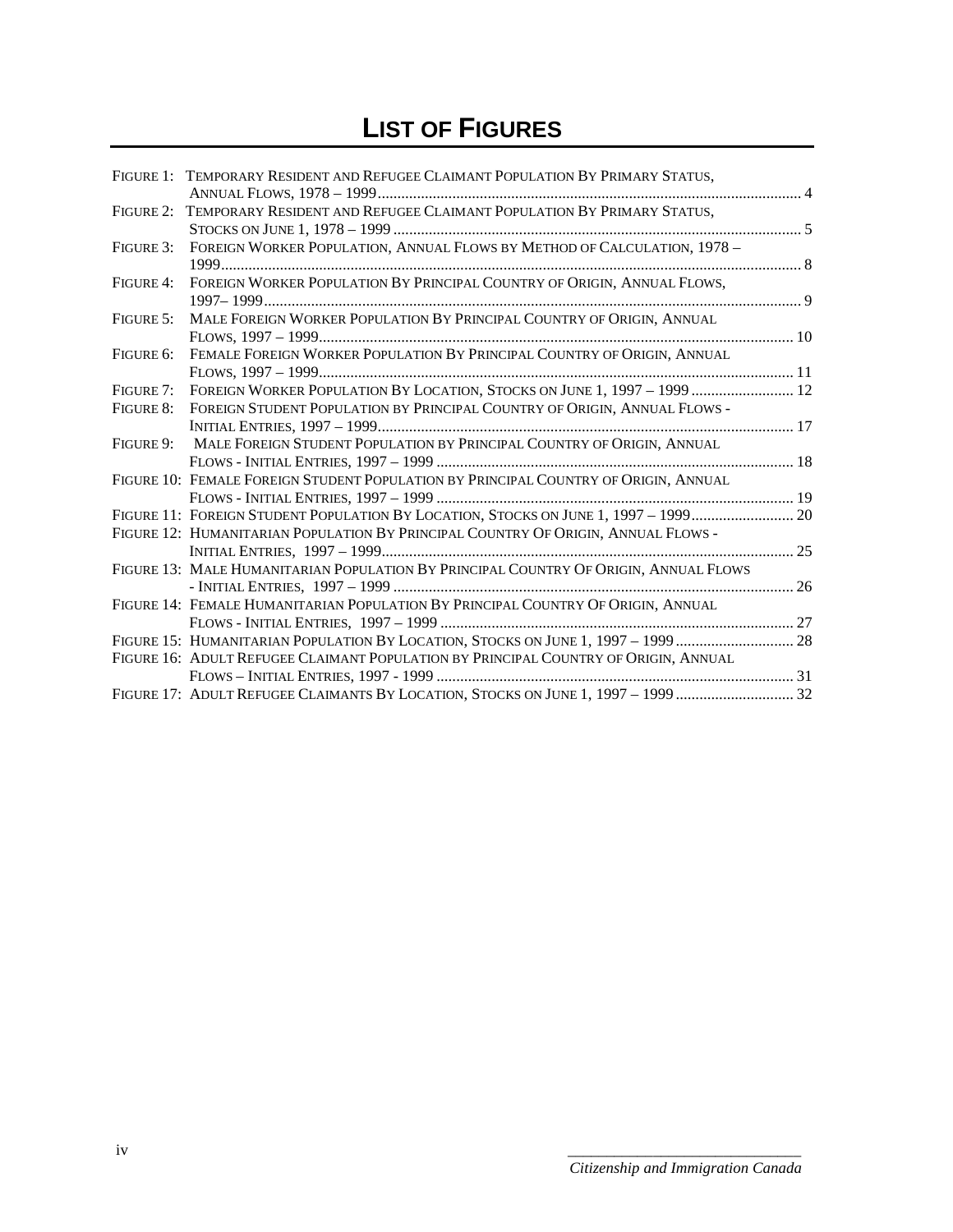# **STATISTICAL OVERVIEW OF THE TEMPORARY RESIDENT AND REFUGEE CLAIMANT POPULATION**

*Facts & Figures 1999: Statistical Overview of the Temporary Resident and Refugee Claimant Population* presents a series of charts and tables containing selected demographic information on the temporary resident and refugee claimant population in Canada for the three-year period 1997 to 1999.

The tables were selected to provide a broad historical summary of the size and composition of the temporary resident and refugee claimant population processed by Citizenship and Immigration Canada (CIC). The publication also introduces and illustrates basic reporting concepts and statistical measures which apply to this population. Future versions of this publication will be expanded to include a broader range of statistics based on consultations with CIC stakeholders, external partners and other interested parties.

Readers who are familiar with statistics on temporary residents and refugee claimants will recognize that we are presenting the information in a manner different from what they are accustomed to. Rather than presenting statistics based on the number of permits or authorizations issued, we are emphasizing the *client* as the key reporting unit, not the document.

However, even though we employ the *people* perspective, there are many ways to look at the temporary resident and refugee claimant population. In this publication, we have chosen to focus primarily on the individual's primary motivation for being in Canada. As such, we have defined four *Primary Status* groups which include Foreign Workers, Foreign Students, Humanitarian (including Refugee Claimants) and Other.

*Foreign Workers* are individuals who are in Canada primarily to work although they may also be in possession of other permits or authorizations. *Foreign Students* are individuals who are in Canada primarily to study although they too may be in possession of other permits or authorizations. Persons in the *Humanitarian group* are primarily refugee claimants but may also be included as a result of other "special considerations" that allow certain people to remain in Canada on humanitarian grounds. The final group, *Other*, which is not profiled in this publication, is comprised of individuals who do not fit into any of the other categories. The four groups are mutually exclusive.

The inclusion of refugee claimants in the Humanitarian group warrants special mention. They are included in this group along with persons for whom refugee claims were not recorded as such in the administrative data systems but who are known to have been processed under special programs established to handle refugee-like cases. These are primarily Administrative Review and Backlog Clearance cases prior to 1990 and Kosovo refugees in 1999. The Humanitarian group also includes a very small number of other persons who have been allowed to remain in Canada on humanitarian and/or compassionate grounds but who have never filed a refugee claim. In 1997 and 1998, 99% of persons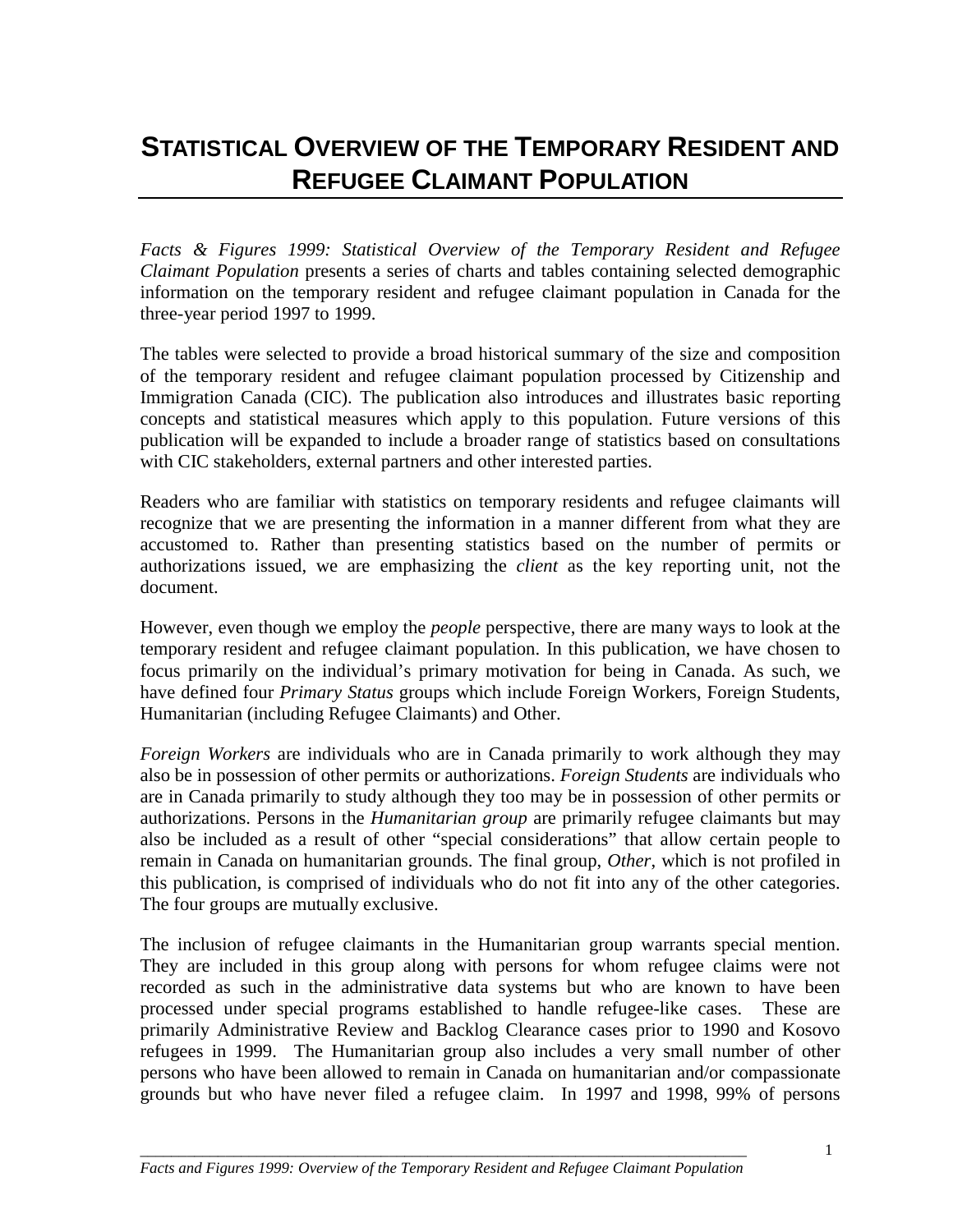included in the Humanitarian group were refugee claimants. In 1999, the percentage drops to 79% because the group includes over 7,000 Kosovo refugees who were not counted as refugee claimants.

There are several variables available by which the Temporary Resident and Refugee Claimant population can be described. In this publication, however, we have chosen to focus only on the country of origin, location within Canada and gender. Future publications will include other variables by which to profile this population.

As there are different ways of categorizing the Temporary Resident and Refugee Claimant population, there are also different ways in which to calculate statistics relating to that population. In this publication, *flow statistics* are broken down by country of origin while the *stock statistics* are broken down by location within Canada (provinces and census metropolitan areas). The *flow statistics* are calendar-year based and tell us when the individual first came into contact with CIC. The exception to this are the statistics on foreign workers where we also highlight seasonal employment effects in recognition of the fact that seasonal workers re-enter the country annually. The *stock calculations* are based on June 1 of each calendar year and tell us whether the individual is still authorized to be in the country on that date regardless of when he or she entered the country.

This focus on *client-based* reporting is made possible through the development of the Client-Based Data System (CBDS). The CBDS is a reporting system of administrative data that is restructured in such a way as to enable us to look at Temporary Residents and Refugee Claimants from a *people* perspective as well as a *document* perspective. Please refer to the *Concepts and Measures* section at the end of this publication for a more detailed technical discussion of the CBDS that includes a discussion of the analytical distinction between document-based and client-based reporting, the primary status categorizations and the statistical calculations.

The development of the CBDS and this first version of *Facts and Figures 1999: Statistical Overview of the Temporary Resident and Refugee Claimant Population* involved extensive consultation with service line personnel particularly with regard to the program definitions that were adopted. We recognize the need for other definitions to better reflect, amongst others, the different components of the foreign student movement and to distinguish between positively and negatively determined refugee claimants. We will continue to work closely with departmental service lines to develop these and other definitions that will be incorporated into the CBDS and also into future editions of this publication as well as any supplementary custom reports describing specific programs and policies.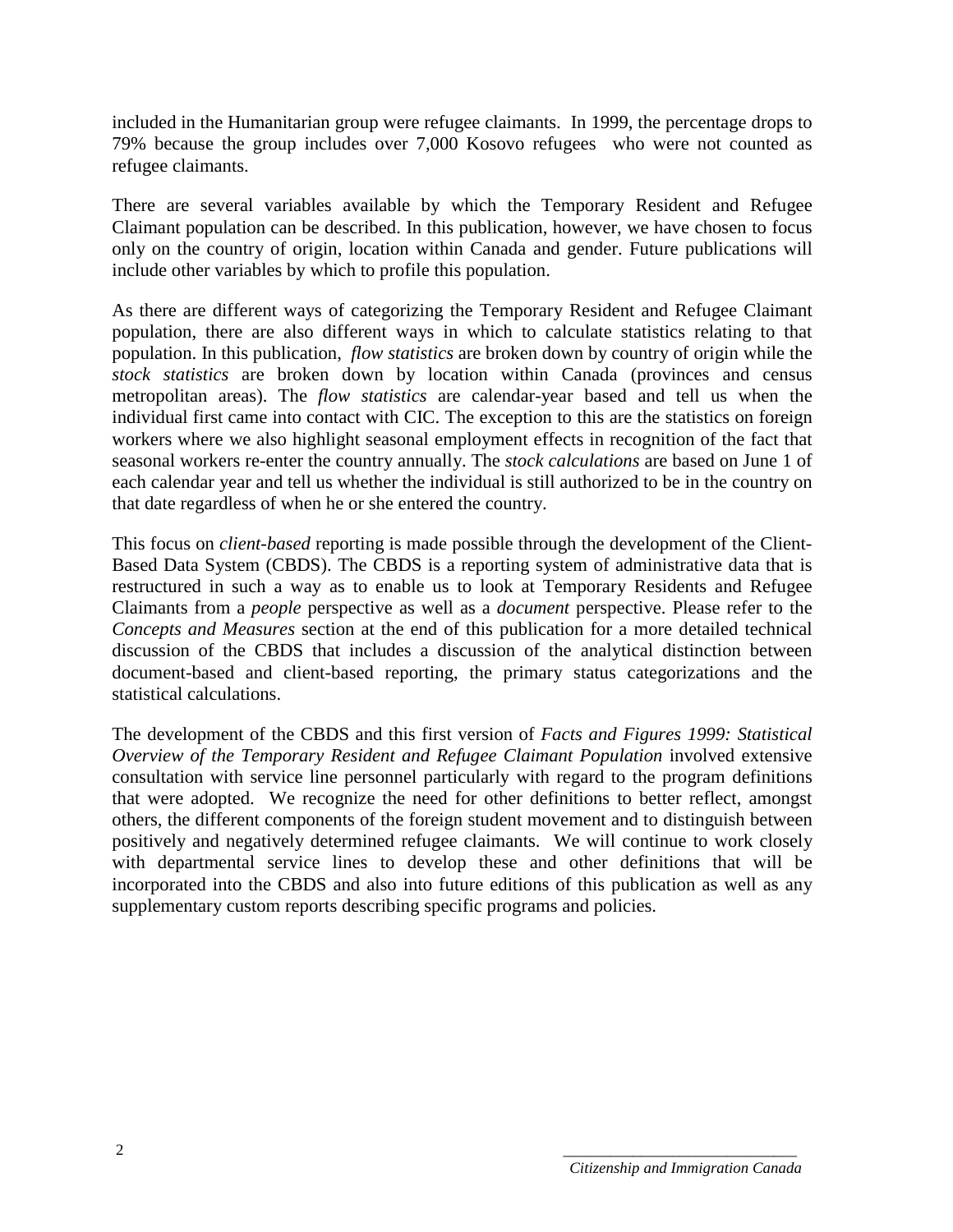# **TEMPORARY RESIDENT AND REFUGEE CLAIMANT POPULATION**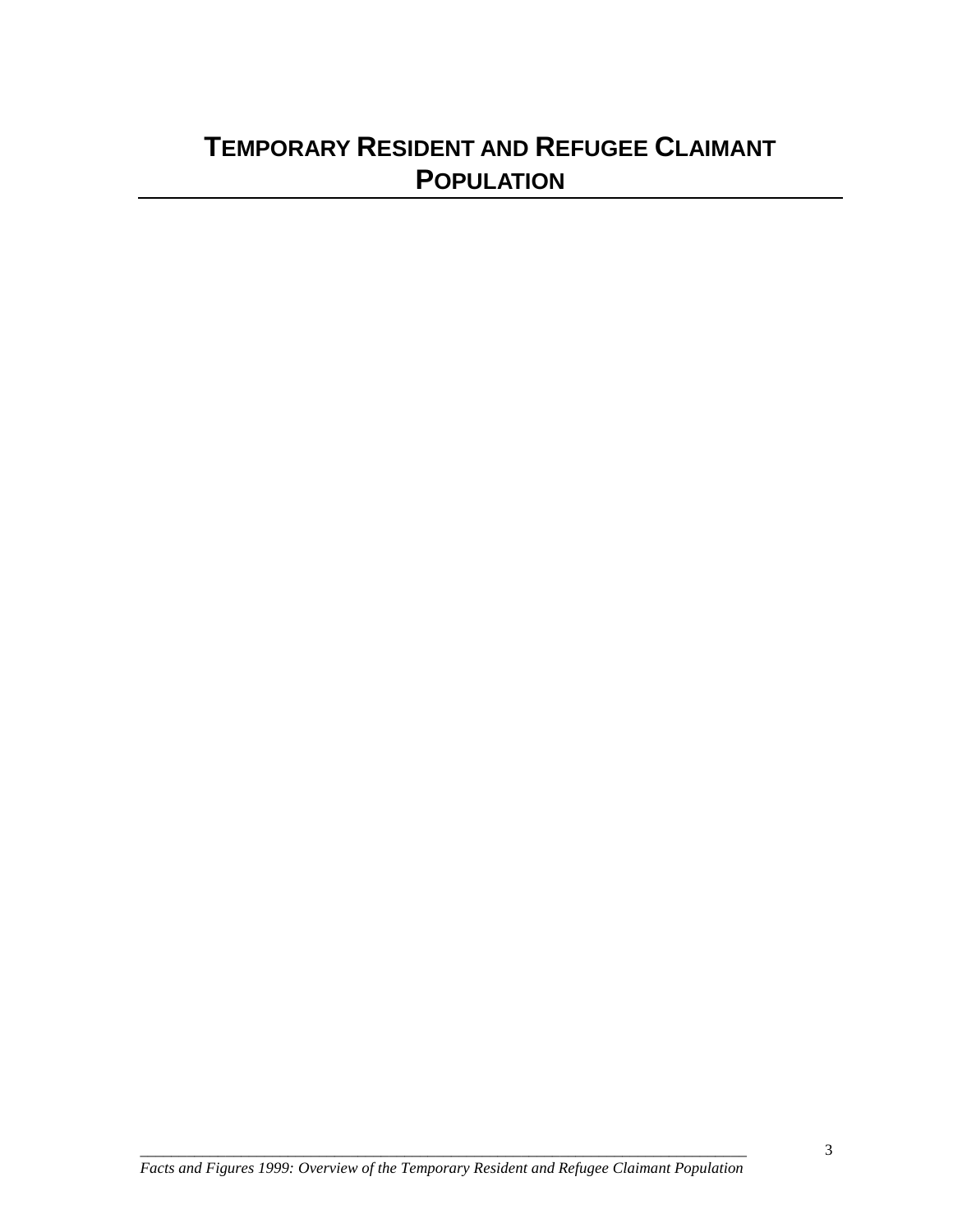



| Year | <b>Foreign Workers</b> | <b>Foreign Students</b> | Humanitarian | Other  | <b>Total</b> |
|------|------------------------|-------------------------|--------------|--------|--------------|
| 1978 | 57,251                 | 33,357                  | 2,975        | 84,950 | 178,533      |
| 1979 | 51,937                 | 15,970                  | 3,300        | 83,842 | 155,049      |
| 1980 | 55,997                 | 20,578                  | 5,470        | 87,933 | 169,978      |
| 1981 | 61,458                 | 25,568                  | 6,207        | 91,359 | 184,592      |
| 1982 | 54,204                 | 23,182                  | 4,935        | 83,445 | 165,766      |
| 1983 | 52,849                 | 19,160                  | 6,636        | 90,704 | 169,349      |
| 1984 | 53,651                 | 17,582                  | 9,915        | 78,783 | 159,931      |
| 1985 | 60,571                 | 18,615                  | 11,960       | 75,895 | 167,041      |
| 1986 | 66,606                 | 19,894                  | 23,233       | 70,661 | 180,394      |
| 1987 | 70,332                 | 22,791                  | 26,526       | 70,913 | 190,562      |
| 1988 | 80,463                 | 27,454                  | 19,659       | 61,049 | 188,625      |
| 1989 | 78,193                 | 27,759                  | 80,554       | 62,390 | 248,896      |
| 1990 | 75,862                 | 30,697                  | 42,788       | 66,084 | 215,431      |
| 1991 | 67,243                 | 30,823                  | 33,207       | 61,689 | 192,962      |
| 1992 | 60,420                 | 29,502                  | 37,003       | 55,631 | 182,556      |
| 1993 | 56,862                 | 28,349                  | 21,287       | 50,632 | 157,130      |
| 1994 | 58,823                 | 28,173                  | 21,393       | 49,654 | 158,043      |
| 1995 | 60,114                 | 32,904                  | 25,466       | 52,420 | 170,904      |
| 1996 | 60,380                 | 40,565                  | 25,356       | 51,367 | 177,668      |
| 1997 | 63,118                 | 43,417                  | 24,012       | 53,887 | 184,434      |
| 1998 | 67,182                 | 42,215                  | 24,775       | 55,209 | 189,381      |
| 1999 | 73,304                 | 52,410                  | 36,148       | 63,854 | 225,716      |

1 This table shows the *annual flow statistics* from 1978 to 1999 for the entire Temporary Resident and Refugee Claimant population based on the *initial entry method*: each person is counted one time only on his or her initial entry into the system. The figures are broken down by primary status**.**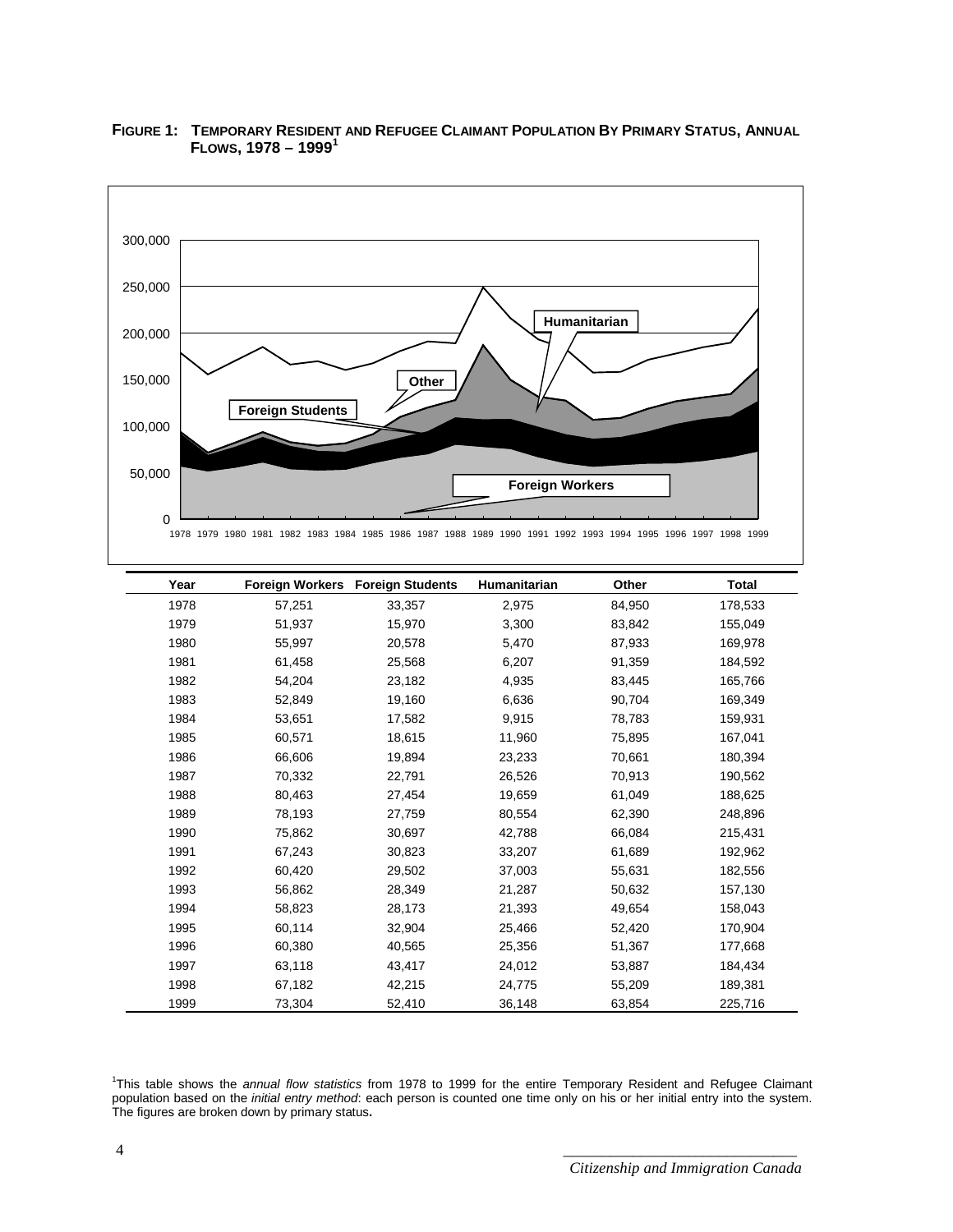



| Year |             | Foreign Workers <sup>3</sup> |         |        | Foreign Students <sup>4</sup> |              | Humanitarian <sup>5</sup> | Other  | <b>ALL</b> |
|------|-------------|------------------------------|---------|--------|-------------------------------|--------------|---------------------------|--------|------------|
|      | <b>W/EA</b> | <b>W/O EA</b>                | Total   | W/SA   | W/O SA                        | <b>Total</b> | <b>Total</b>              | Total  | Total      |
| 1978 | 7.462       | 2,039                        | 9.501   | 5,815  | 309                           | 6.124        | 509                       | 15,812 | 31,946     |
| 1979 | 26,685      | 7,173                        | 33,858  | 29,633 | 954                           | 30,587       | 2,906                     | 29,071 | 96,422     |
| 1980 | 29,943      | 8,379                        | 38,322  | 31,551 | 1,709                         | 33,260       | 3,957                     | 29,630 | 105,169    |
| 1981 | 36,021      | 9,658                        | 45,679  | 39,004 | 2,011                         | 41,015       | 8,983                     | 31,790 | 127,467    |
| 1982 | 38,442      | 10,525                       | 48,967  | 46,657 | 2,420                         | 49,077       | 9,610                     | 29,725 | 137,379    |
| 1983 | 35,520      | 11,609                       | 47,129  | 47,228 | 2,704                         | 49,932       | 10,004                    | 27,048 | 134,113    |
| 1984 | 36,412      | 10,531                       | 46,943  | 44,521 | 2,623                         | 47,144       | 13,905                    | 25,577 | 133,569    |
| 1985 | 38,667      | 10,745                       | 49,412  | 40,872 | 2,388                         | 43,260       | 21,184                    | 25,791 | 139,647    |
| 1986 | 47,152      | 10,407                       | 57,559  | 37,584 | 2,205                         | 39,789       | 29,754                    | 27,269 | 154,371    |
| 1987 | 54,131      | 10,294                       | 64,425  | 36,276 | 2,381                         | 38,657       | 44,031                    | 29,632 | 176,745    |
| 1988 | 62,838      | 11,154                       | 73,992  | 39,216 | 2,565                         | 41,781       | 47,877                    | 29,302 | 192,952    |
| 1989 | 72,154      | 12,587                       | 84,741  | 43,333 | 3,276                         | 46,609       | 113,025                   | 26,008 | 270,383    |
| 1990 | 88,026      | 12,074                       | 100,100 | 50,677 | 4,490                         | 55,167       | 145,842                   | 33,150 | 334,259    |
| 1991 | 92,637      | 12,437                       | 105,074 | 58,016 | 5,131                         | 63,147       | 160,301                   | 36,560 | 365,082    |
| 1992 | 87,015      | 10,921                       | 97,936  | 61,874 | 5,373                         | 67,247       | 84,776                    | 31,244 | 281,203    |
| 1993 | 72,703      | 9,182                        | 81,885  | 62,456 | 5,037                         | 67,493       | 79,947                    | 27,694 | 257,019    |
| 1994 | 63,487      | 8,308                        | 71,795  | 62,088 | 3,542                         | 65,630       | 78,540                    | 27,330 | 243,295    |
| 1995 | 62,526      | 7,889                        | 70,415  | 61,251 | 3,580                         | 64,831       | 79,015                    | 29,979 | 244,240    |
| 1996 | 62,675      | 8,158                        | 70,833  | 67,161 | 3,801                         | 70,962       | 81,350                    | 33,861 | 257,006    |
| 1997 | 64,086      | 7,731                        | 71,817  | 74,399 | 3,850                         | 78,249       | 79,293                    | 35,348 | 264,707    |
| 1998 | 66,887      | 6,923                        | 73,810  | 76,196 | 3,497                         | 79,693       | 72,331                    | 36,292 | 262,126    |
| 1999 | 71,834      | 5,019                        | 76,853  | 83,510 | 3,208                         | 86,718       | 69,201                    | 38,863 | 271,635    |

2 This table shows the *annual stock statistics* measured on the first of June from 1978 to 1999. The figures are broken down by *primary status*. A person is included in these stock counts regardless of the type of permit or authorization he or she is in possession of. A person who has been given permanent resident status on or before the date of observation is excluded from the stock calculation on that date.<br><sup>3</sup> *Foreign Workers* are shown according to whether they hold an employment authorization (W/EA) or another type of document

(W/O EA) on the observation date. For example, in 1999, 76,853 Foreign Workers were deemed to be present in Canada on June 1. Of those people, 71,834 were authorized to work and 5,019 were authorized to reside in Canada by virtue of being in possession of some other type of permit or authorization

<sup>4</sup> *Foreign Students* are shown according to whether they hold a student authorization (W/SA) or another type of document (W/O SA) on the observation date. For example, in 1999, 86,718 Foreign Students were deemed to be present in Canada on June 1. Of those people, 83,510 were authorized to study and 3,208 were authorized to reside in Canada by virtue of being in possession of some other type of permit or authorization.<br>5. A refugee element who hes not been issued a new

 A refugee claimant who has not been issued a permit or authorization by CIC is included in these stock counts as a *Humanitarian case* for two (2) years following the date of his or her most recent appearance in the CIC system.

*Facts and Figures 1999: Overview of the Temporary Resident and Refugee Claimant Population*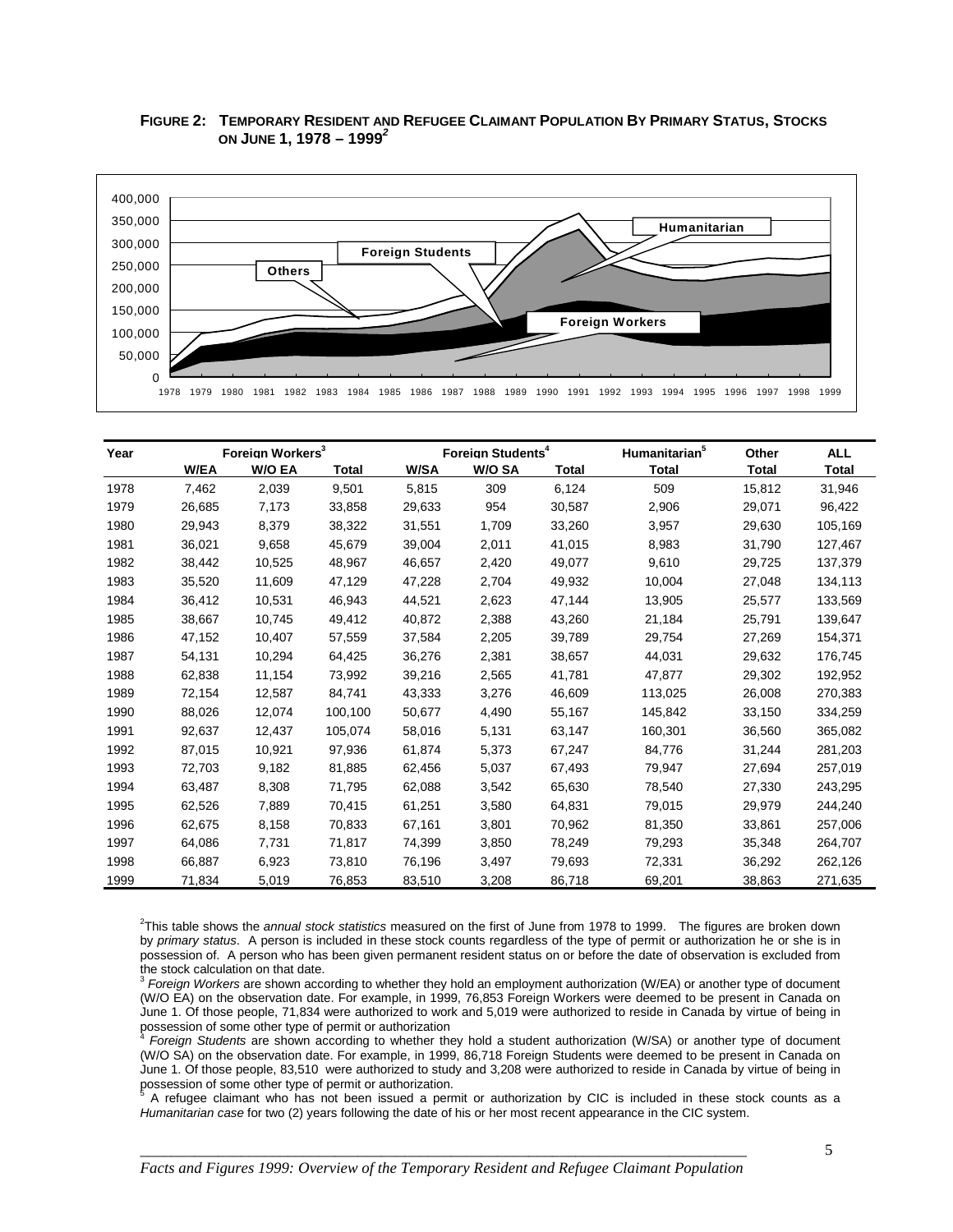#### *Citizenship and Immigration Canada*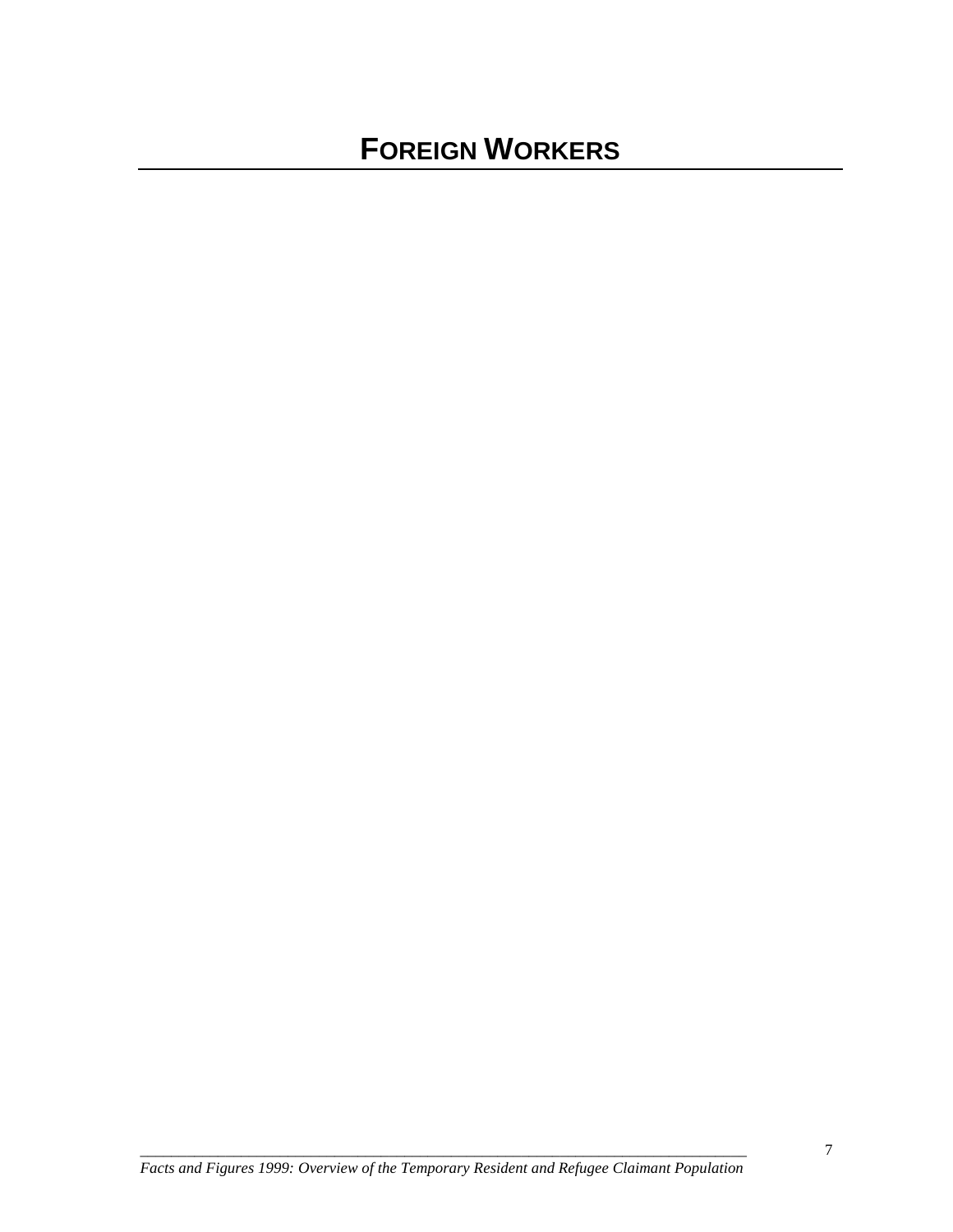



| Year | <b>Initial Entry</b> | <b>Seasonal Re-entries</b> | <b>Total</b><br>Initial+Seasonal | <b>Other Re-entries</b> | <b>Total</b><br><b>Entries+Re-entries</b> |
|------|----------------------|----------------------------|----------------------------------|-------------------------|-------------------------------------------|
| 1978 | 57,251               | 26                         | 57,277                           | 1,854                   | 59,131                                    |
| 1979 | 51,937               | 2,218                      | 54,155                           | 7,307                   | 61,462                                    |
| 1980 | 55,997               | 2,809                      | 58,806                           | 10,876                  | 69,682                                    |
| 1981 | 61,458               | 3,265                      | 64,723                           | 13,865                  | 78,588                                    |
| 1982 | 54,204               | 3,514                      | 57,718                           | 15,829                  | 73,547                                    |
| 1983 | 52,849               | 3,400                      | 56,249                           | 17,561                  | 73,810                                    |
| 1984 | 53,651               | 3,355                      | 57,006                           | 17,992                  | 74,998                                    |
| 1985 | 60,571               | 3,366                      | 63,937                           | 17,545                  | 81,482                                    |
| 1986 | 66,606               | 3,691                      | 70,297                           | 17,931                  | 88,228                                    |
| 1987 | 70,332               | 4,137                      | 74,469                           | 17,951                  | 92,420                                    |
| 1988 | 80,463               | 4,027                      | 84,490                           | 19,272                  | 103,762                                   |
| 1989 | 78,193               | 6,675                      | 84,868                           | 16,209                  | 101,077                                   |
| 1990 | 75,862               | 9,474                      | 85,336                           | 18,478                  | 103,814                                   |
| 1991 | 67,243               | 10,414                     | 77,657                           | 19,269                  | 96,926                                    |
| 1992 | 60,420               | 9,897                      | 70,317                           | 20,144                  | 90,461                                    |
| 1993 | 56,862               | 8,393                      | 65,255                           | 20,277                  | 85,532                                    |
| 1994 | 58,823               | 8,561                      | 67,384                           | 20,385                  | 87,769                                    |
| 1995 | 60,114               | 9,141                      | 69,255                           | 20,958                  | 90,213                                    |
| 1996 | 60,380               | 10,332                     | 70,712                           | 21,836                  | 92,548                                    |
| 1997 | 63,118               | 11,192                     | 74,310                           | 21,720                  | 96,030                                    |
| 1998 | 67,182               | 10,799                     | 77,981                           | 22,811                  | 100,792                                   |
| 1999 | 73,304               | 8,693                      | 81,997                           | 24,351                  | 106,348                                   |

6 This table shows the *annual flow statistics* from 1978 to 1999 for the *foreign worker population* based on three methods: *Initial entry*: each person is counted only on initial entry;

*Initial and seasonal re-entries*: each person is counted on initial entry and again if he or she is a seasonal worker who reenters the system after an absence of thirty (30) days; and,

*Initial and all re-entries*: each person is counted on initial entry and again if he or she reenters the system after an absence of thirty (30) days.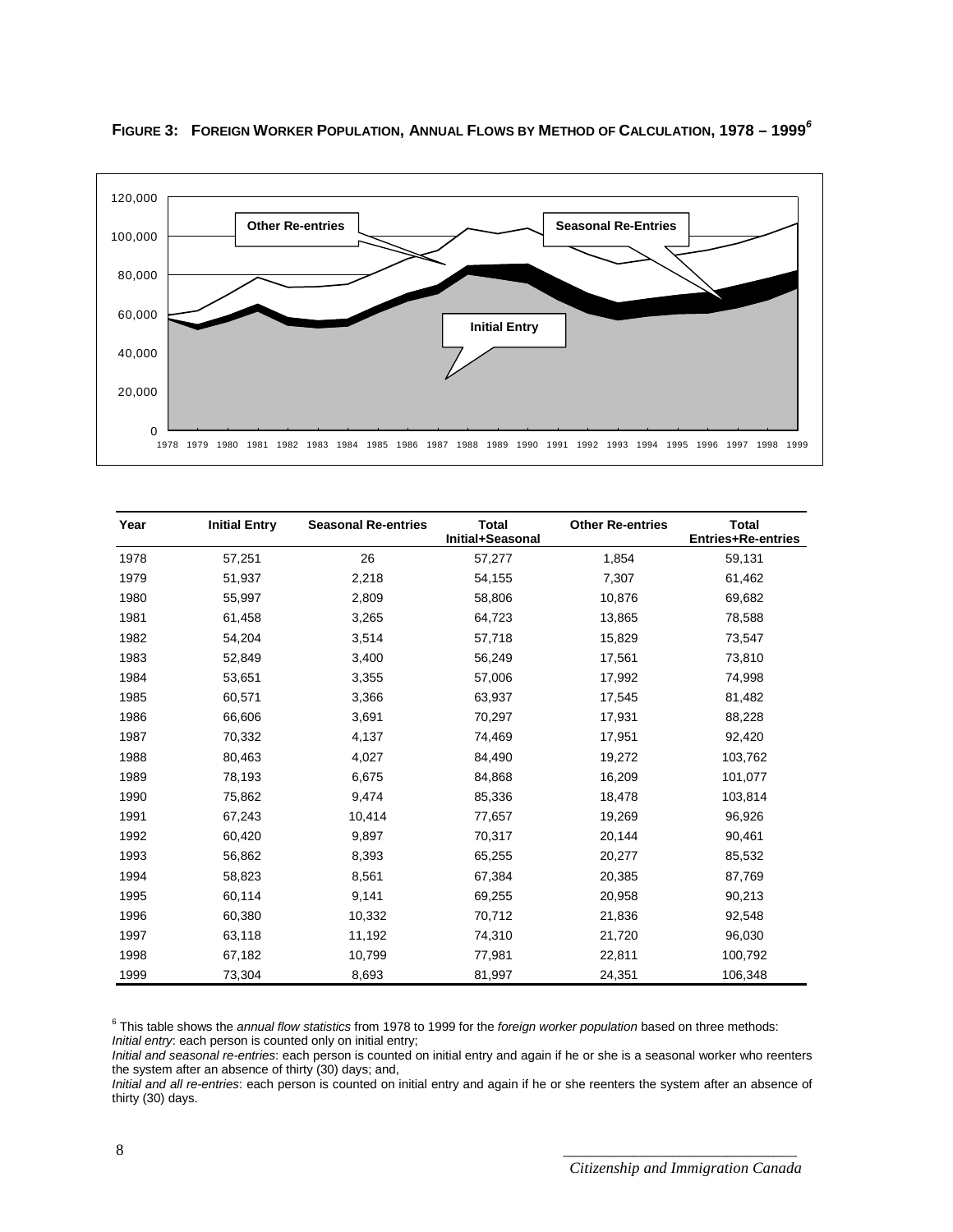

**FIGURE 4: FOREIGN WORKER POPULATION BY PRINCIPAL COUNTRY OF ORIGIN, ANNUAL FLOWS, 1997– 1999<sup>7</sup>**

|                               |        | 1997  |      |        | 1998  |      |        | 1999  |      |
|-------------------------------|--------|-------|------|--------|-------|------|--------|-------|------|
| <b>Country of Origin</b>      | #      | %     | Rank | #      | %     | Rank | #      | %     | Rank |
| United States Of America      | 24,590 | 33.09 | 01   | 24,662 | 31.63 | 01   | 23,959 | 29.22 | 01   |
| Mexico                        | 6,078  | 8.18  | 02   | 6,913  | 8.86  | 02   | 7,975  | 9.73  | 02   |
| United Kingdom                | 5,063  | 6.81  | 04   | 5,278  | 6.77  | 03   | 6,116  | 7.46  | 03   |
| Jamaica                       | 5,288  | 7.12  | 03   | 5,103  | 6.54  | 04   | 5,474  | 6.68  | 04   |
| Japan                         | 4,462  | 6.00  | 05   | 4,492  | 5.76  | 05   | 5,077  | 6.19  | 05   |
| France                        | 4,144  | 5.58  | 06   | 4,180  | 5.36  | 06   | 4,586  | 5.59  | 06   |
| Australia                     | 3,667  | 4.93  | 07   | 3,730  | 4.78  | 07   | 3,617  | 4.41  | 07   |
| Germany                       | 1,843  | 2.48  | 09   | 2,111  | 2.71  | 09   | 2,244  | 2.74  | 08   |
| Philippines                   | 2,066  | 2.78  | 08   | 2,190  | 2.81  | 08   | 2,071  | 2.53  | 09   |
| Trinidad/Tobago               | 1,653  | 2.22  | 10   | 1,723  | 2.21  | 10   | 1,634  | 1.99  | 10   |
| <b>Total for Top Ten only</b> | 58,854 | 79.20 |      | 60,382 | 77.43 |      | 62,753 | 76.53 |      |
| <b>Total Other Countries</b>  | 15,456 | 20.80 |      | 17,599 | 22.57 |      | 19,244 | 23.47 |      |
| Total                         | 74,310 | 100   |      | 77,981 | 100   |      | 81,997 | 100   |      |

<sup>7</sup> This table shows the *annual flow statistics* for 1997, 1998 and 1999 for the *foreign worker population* using the *initial and seasonal re-entries method of calculation*: seasonal workers are counted on initial entry and each time they re-enter the system. The figures are broken down by principal country of last permanent residence (CLPR).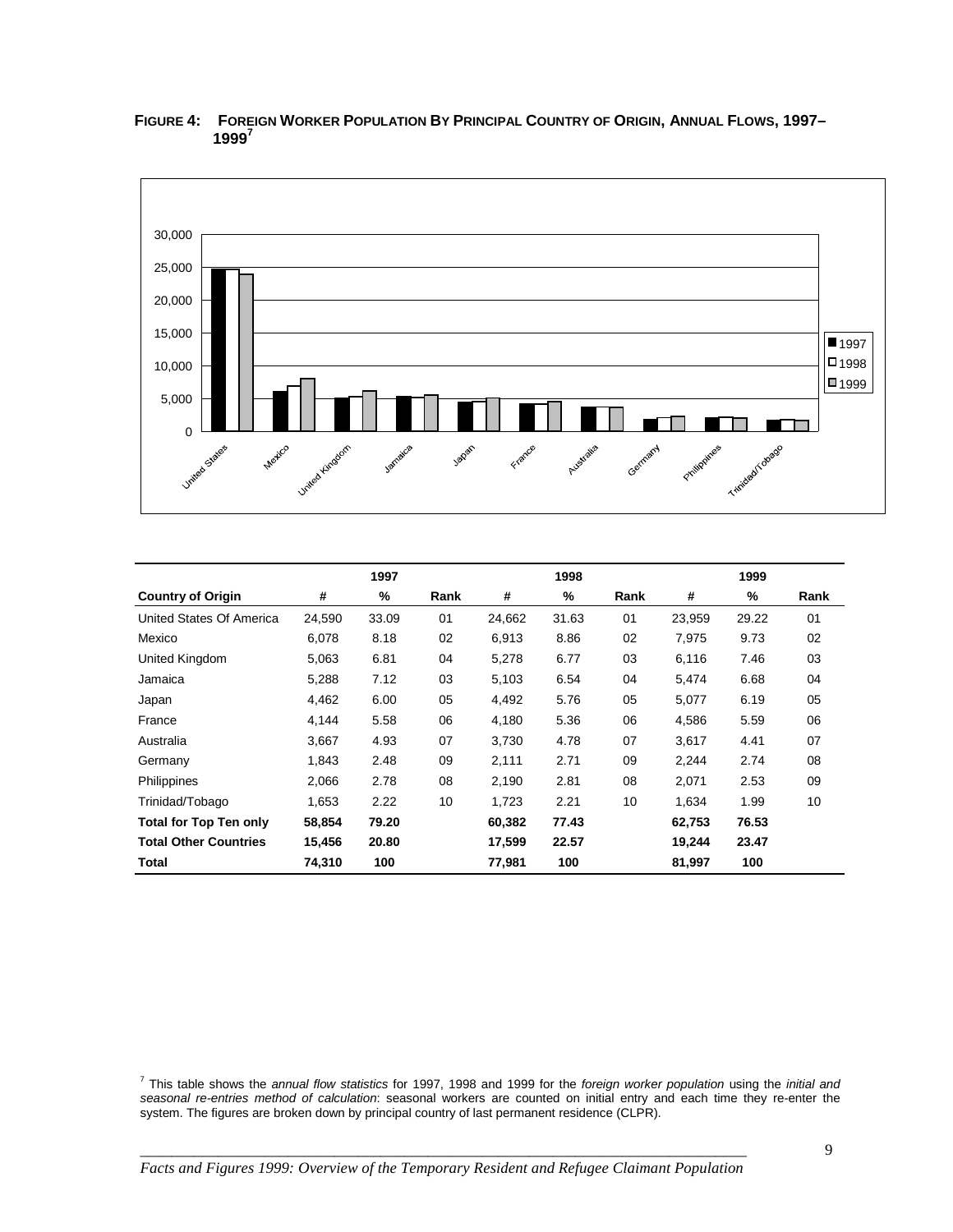

**FIGURE 5: MALE FOREIGN WORKER POPULATION BY PRINCIPAL COUNTRY OF ORIGIN, ANNUAL FLOWS, 1997 – 1999**<sup>8</sup>

|                               |        | 1997  |      |        | 1998  |      |        | 1999  |      |
|-------------------------------|--------|-------|------|--------|-------|------|--------|-------|------|
| <b>Country of Origin</b>      | #      | %     | Rank | #      | %     | Rank | #      | %     | Rank |
| United States of America      | 19,604 | 35.93 | 01   | 19,591 | 33.87 | 01   | 18,913 | 30.92 | 01   |
| Mexico                        | 5.864  | 10.75 | 02   | 6,617  | 11.44 | 02   | 7.646  | 12.50 | 02   |
| Jamaica                       | 5,022  | 9.20  | 03   | 4,918  | 8.50  | 03   | 5,318  | 8.69  | 03   |
| United Kingdom                | 3,493  | 6.40  | 04   | 3,579  | 6.19  | 04   | 4,381  | 7.16  | 04   |
| France                        | 2,745  | 5.03  | 05   | 2,785  | 4.81  | 05   | 3,046  | 4.98  | 05   |
| Japan                         | 2,082  | 3.82  | 06   | 2,222  | 3.84  | 06   | 1.994  | 3.26  | 06   |
| Australia                     | 2,004  | 3.67  | 07   | 2,062  | 3.56  | 07   | 1,989  | 3.25  | 07   |
| Germany                       | 1.386  | 2.54  | 09   | 1,643  | 2.84  | 09   | 1,717  | 2.81  | 08   |
| Trinidad/Tobago               | 1,553  | 2.85  | 08   | 1,652  | 2.86  | 08   | 1,578  | 2.58  | 09   |
| India                         | 834    | 1.53  | 10   | 1,114  | 1.93  | 10   | 1,183  | 1.93  | 10   |
| <b>Total for Top Ten only</b> | 44,587 | 81.72 |      | 46,183 | 79.84 |      | 47,765 | 78.09 |      |
| <b>Total Other Countries</b>  | 9,971  | 18.28 |      | 11,663 | 20.16 |      | 13,404 | 21.91 |      |
| Total                         | 54,558 | 100   |      | 57,846 | 100   |      | 61,169 | 100   |      |

<sup>8</sup> This table shows the *annual flow statistics* for 1997, 1998 and 1999 for the *male foreign worker population* using the *initial and seasonal re-entries method of calculation*: seasonal workers are counted on initial entry and each time they re-enter the system. The figures are broken down by principal country of last permanent residence (CLPR).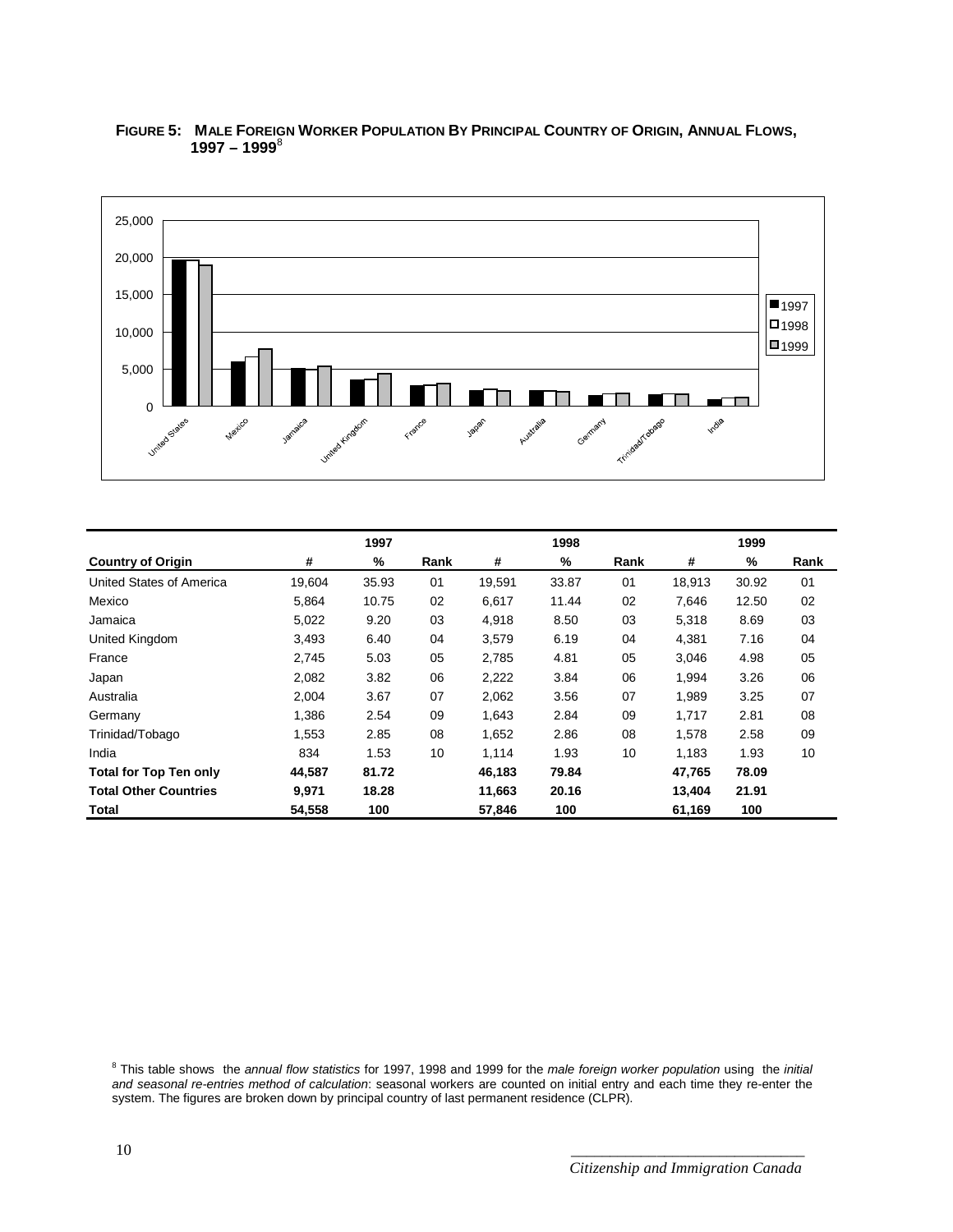

**FIGURE 6: FEMALE FOREIGN WORKER POPULATION BY PRINCIPAL COUNTRY OF ORIGIN, ANNUAL FLOWS, 1997 – 1999<sup>9</sup>**

|                               |        | 1997  |      |        | 1998  |      |        | 1999  |      |
|-------------------------------|--------|-------|------|--------|-------|------|--------|-------|------|
| <b>Country of Origin</b>      | #      | %     | Rank | #      | %     | Rank | #      | %     | Rank |
| United States of America      | 4,985  | 25.30 | 01   | 5,069  | 25.26 | 01   | 5,045  | 24.24 | 01   |
| Japan                         | 2,380  | 12.08 | 02   | 2,270  | 11.31 | 02   | 3,082  | 14.81 | 02   |
| Philippines                   | 1,850  | 9.39  | 03   | 1,954  | 9.74  | 03   | 1,839  | 8.84  | 03   |
| United Kingdom                | 1,570  | 7.97  | 05   | 1,699  | 8.47  | 04   | 1,735  | 8.34  | 04   |
| Australia                     | 1,663  | 8.44  | 04   | 1,668  | 8.31  | 05   | 1,628  | 7.82  | 05   |
| France                        | 1,399  | 7.10  | 06   | 1,395  | 6.95  | 06   | 1,540  | 7.40  | 06   |
| Germany                       | 457    | 2.32  | 07   | 468    | 2.33  | 07   | 527    | 2.53  | 07   |
| China                         | 365    | 1.85  | 08   | 380    | 1.89  | 08   | 420    | 2.02  | 08   |
| Mexico                        | 214    | 1.09  | 12   | 296    | 1.48  | 10   | 329    | 1.58  | 09   |
| Ireland                       | 274    | 1.39  | 09   | 347    | 1.73  | 09   | 326    | 1.57  | 10   |
| India                         | 205    | 1.04  | 14   | 224    | 1.12  | 12   | 236    | 1.13  | 12   |
| Jamaica                       | 266    | 1.35  | 10   | 185    | 0.92  | 15   | 155    | 0.74  | 14   |
| <b>Total for Top Ten only</b> | 15,209 | 77.20 |      | 15,546 | 77.48 |      | 16,471 | 79.13 |      |
| <b>Total Other Countries</b>  | 4,492  | 22.80 |      | 4,519  | 22.52 |      | 4,343  | 20.87 |      |
| Total                         | 19,701 | 100   |      | 20,065 | 100   |      | 20,814 | 100   |      |

9 This table shows the *annual flow statistics* for 1997, 1998 and 1999 for the *female foreign worker population* using the i*nitial and seasonal re-entries method of calculation*: seasonal workers are counted on initial entry and each time they re-enter the system. The figures are broken down by principal country of last permanent residence (CLPR).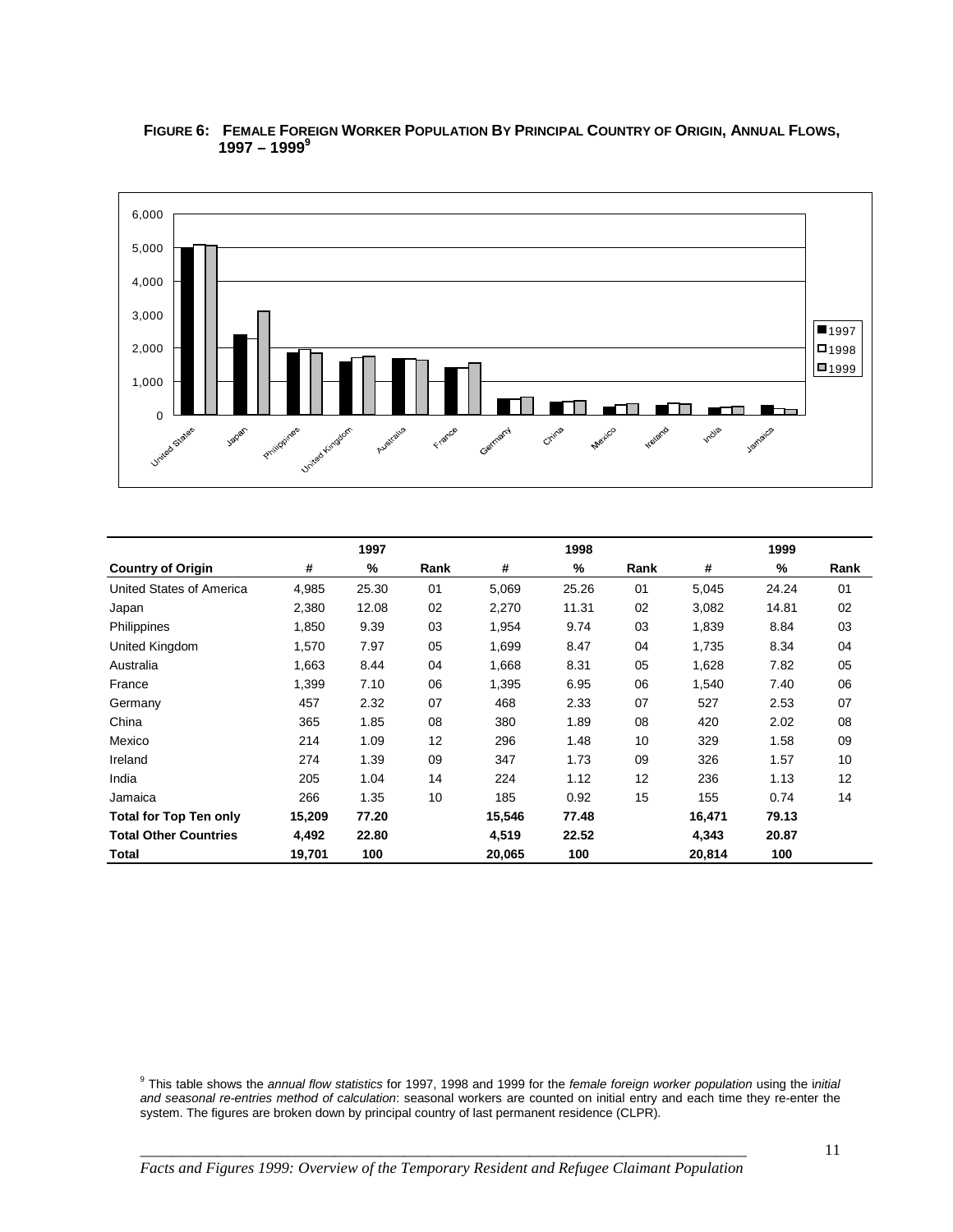**FIGURE 7: FOREIGN WORKER POPULATION BY LOCATION, STOCKS ON JUNE 1, 1997 – 1999<sup>10</sup>**



#### **A. FOREIGN WORKER POPULATION BY PROVINCE OF RESIDENCE, STOCKS ON JUNE 1, 1997 – 1999**

#### **B. FOREIGN WORKER POPULATION BY CENSUS METROPOLITAN AREA, STOCKS ON JUNE 1, 1997 – 1999**



<sup>10</sup> This table shows the *annual stock statistics* measured on the first of June of 1997, 1998 and 1999 for the *foreign worker population.* In this table, a person is included in the count only if he or she is in possession of an employment authorization on the observation date and has not yet become a permanent resident. The figures are broken down by Census Metropolitan Area and province based on 1991 Census definitions.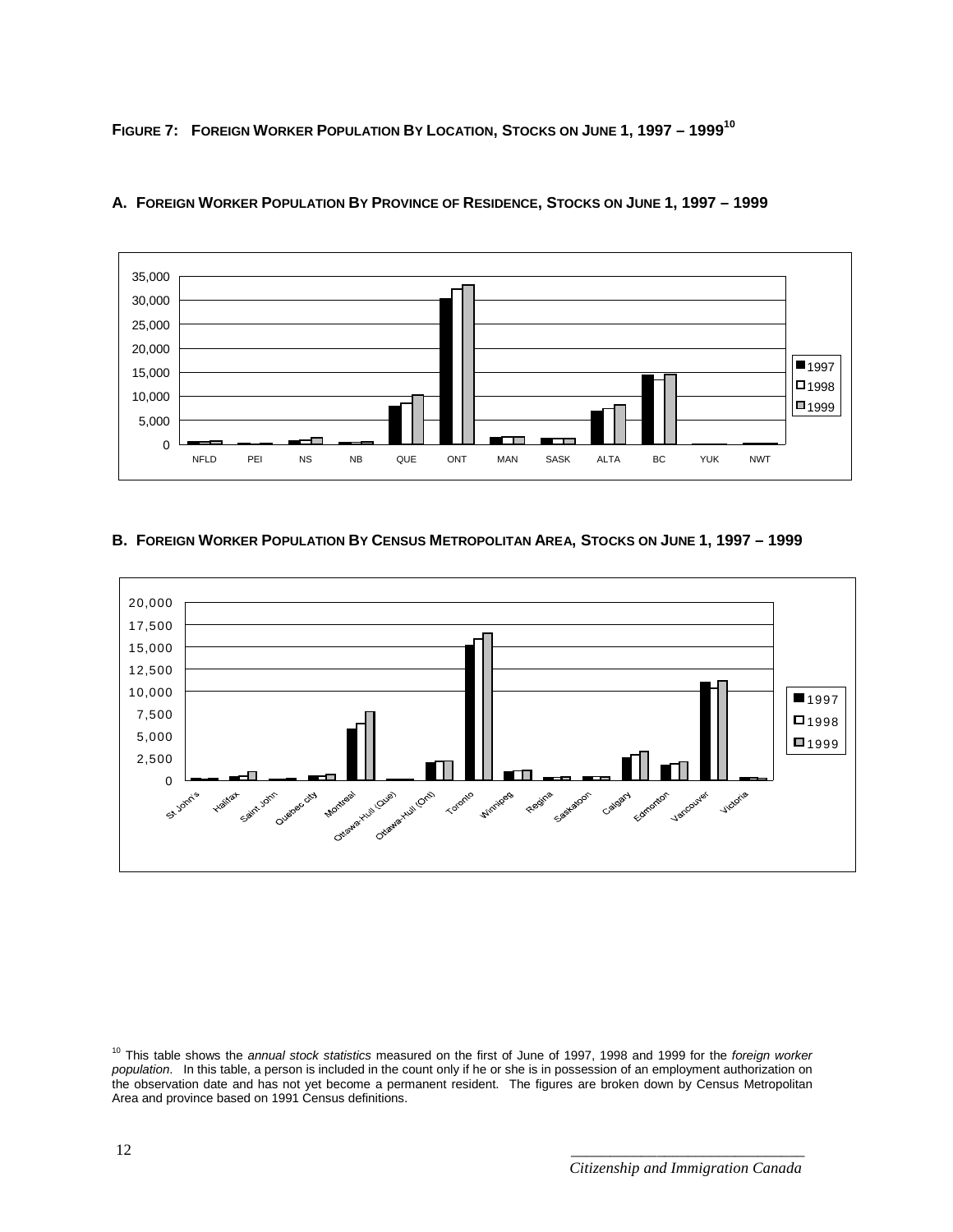#### **C. FOREIGN WORKER POPULATION BY LOCATION, STOCKS ON JUNE 1, 1997 – 1999**

#### **(FIGURE 7 CONT'D)**

| <b>Census Metropolitan Area/</b>   |        | 1997  |        | 1998  |        | 1999  |
|------------------------------------|--------|-------|--------|-------|--------|-------|
| <b>Province Of Residence</b>       | #      | %     | #      | %     | #      | %     |
| St. John's                         | 187    | 0.29  | 126    | 0.19  | 164    | 0.23  |
| <b>Other Newfoundland</b>          | 399    | 0.62  | 323    | 0.48  | 477    | 0.66  |
| <b>Total Newfoundland</b>          | 586    | 0.91  | 449    | 0.67  | 641    | 0.89  |
| <b>Total Prince Edward Island</b>  | 138    | 0.22  | 96     | 0.14  | 109    | 0.15  |
| Halifax                            | 401    | 0.63  | 455    | 0.68  | 955    | 1.33  |
| Other Nova Scotia                  | 252    | 0.39  | 415    | 0.62  | 354    | 0.49  |
| <b>Total Nova Scotia</b>           | 653    | 1.02  | 870    | 1.30  | 1,309  | 1.82  |
| Saint John                         | 50     | 0.08  | 70     | 0.10  | 154    | 0.21  |
| <b>Other New Brunswick</b>         | 364    | 0.57  | 359    | 0.54  | 352    | 0.49  |
| <b>Total New Brunswick</b>         | 414    | 0.65  | 429    | 0.64  | 506    | 0.70  |
| Quebec                             | 415    | 0.65  | 441    | 0.66  | 657    | 0.91  |
| Montreal                           | 5.756  | 8.98  | 6,376  | 9.53  | 7.682  | 10.69 |
| Ottawa-Hull                        | 96     | 0.15  | 78     | 0.12  | 94     | 0.13  |
| <b>Other Quebec</b>                | 1,664  | 2.60  | 1,644  | 2.46  | 1,722  | 2.40  |
| <b>Total Quebec</b>                | 7,931  | 12.38 | 8,539  | 12.77 | 10,155 | 14.13 |
| Ottawa-Hull                        | 1,941  | 3.03  | 2,127  | 3.18  | 2,144  | 2.98  |
| Toronto                            | 15,178 | 23.68 | 15,866 | 23.72 | 16,525 | 23.00 |
| <b>Other Ontario</b>               | 13,015 | 20.31 | 14,269 | 21.33 | 14,440 | 20.10 |
| <b>Total Ontario</b>               | 30,134 | 47.02 | 32,262 | 48.23 | 33,109 | 46.08 |
| Winnipeg                           | 934    | 1.46  | 1,055  | 1.58  | 1,091  | 1.52  |
| Other Manitoba                     | 425    | 0.66  | 512    | 0.77  | 471    | 0.66  |
| <b>Total Manitoba</b>              | 1,359  | 2.12  | 1,567  | 2.35  | 1,562  | 2.18  |
| Regina                             | 244    | 0.38  | 285    | 0.43  | 304    | 0.42  |
| Saskatoon                          | 374    | 0.58  | 382    | 0.57  | 350    | 0.49  |
| Other Saskatchewan                 | 590    | 0.92  | 585    | 0.87  | 569    | 0.79  |
| <b>Total Saskatchewan</b>          | 1,208  | 1.88  | 1,252  | 1.87  | 1,223  | 1.70  |
| Calgary                            | 2,516  | 3.93  | 2,879  | 4.30  | 3,247  | 4.52  |
| Edmonton                           | 1,616  | 2.52  | 1,824  | 2.73  | 2,052  | 2.86  |
| Other Alberta                      | 2,722  | 4.25  | 2,714  | 4.06  | 2,882  | 4.01  |
| <b>Total Alberta</b>               | 6,854  | 10.70 | 7,417  | 11.09 | 8,181  | 11.39 |
| Vancouver                          | 10,990 | 17.15 | 10,303 | 15.40 | 11,131 | 15.50 |
| Victoria                           | 256    | 0.40  | 234    | 0.35  | 200    | 0.28  |
| <b>Other British Columbia</b>      | 3,102  | 4.84  | 2,836  | 4.24  | 3,195  | 4.45  |
| <b>Total British Columbia</b>      | 14,348 | 22.39 | 13,373 | 19.99 | 14,526 | 20.23 |
| <b>Total Yukon</b>                 | 57     | 0.09  | 54     | 0.08  | 68     | 0.09  |
| <b>Total Northwest Territories</b> | 115    | 0.18  | 127    | 0.19  | 143    | 0.20  |
| Unknown                            | 289    | 0.45  | 452    | 0.68  | 302    | 0.42  |
| Total                              | 64.086 | 100   | 66.887 | 100   | 71,834 | 100   |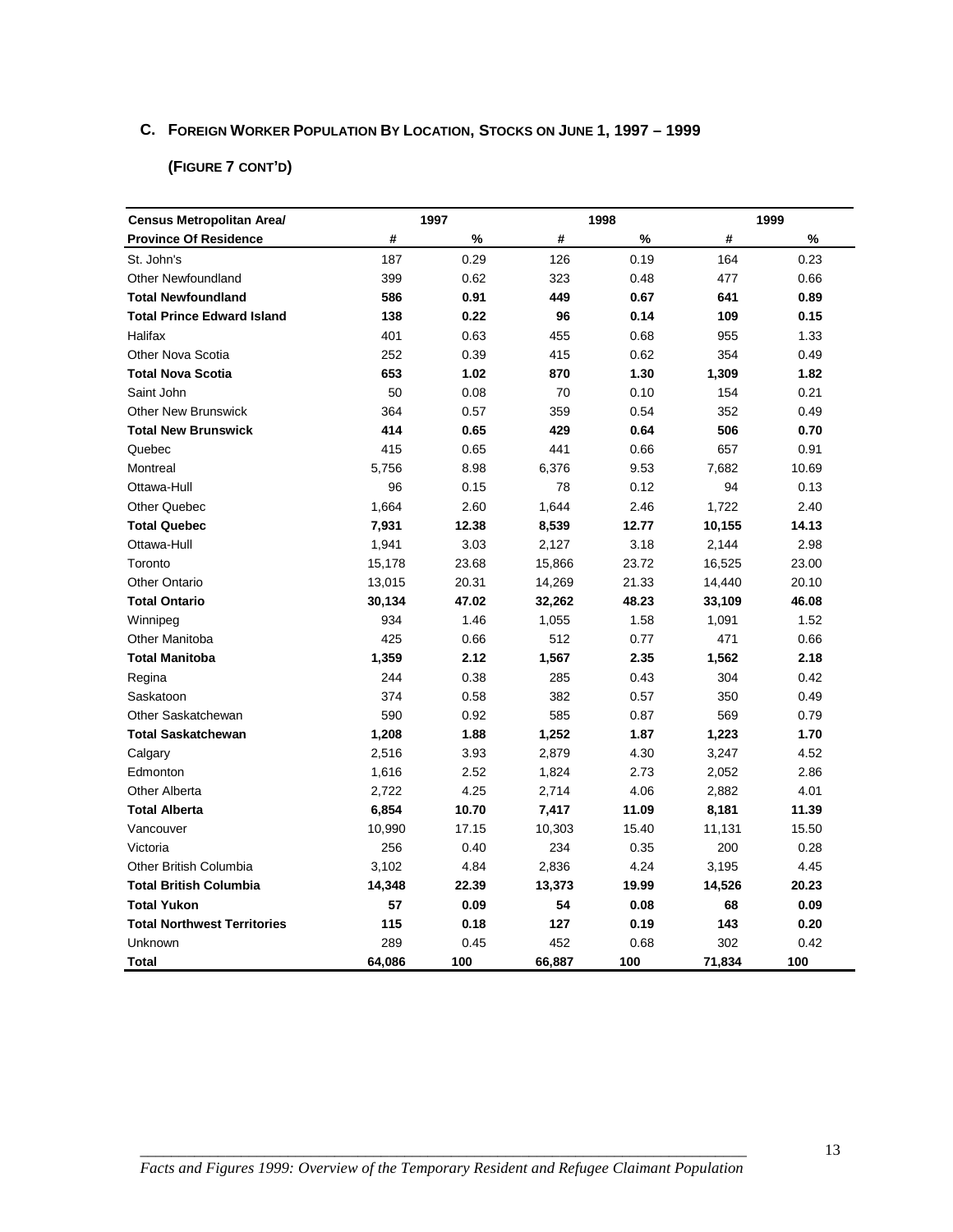#### *Citizenship and Immigration Canada*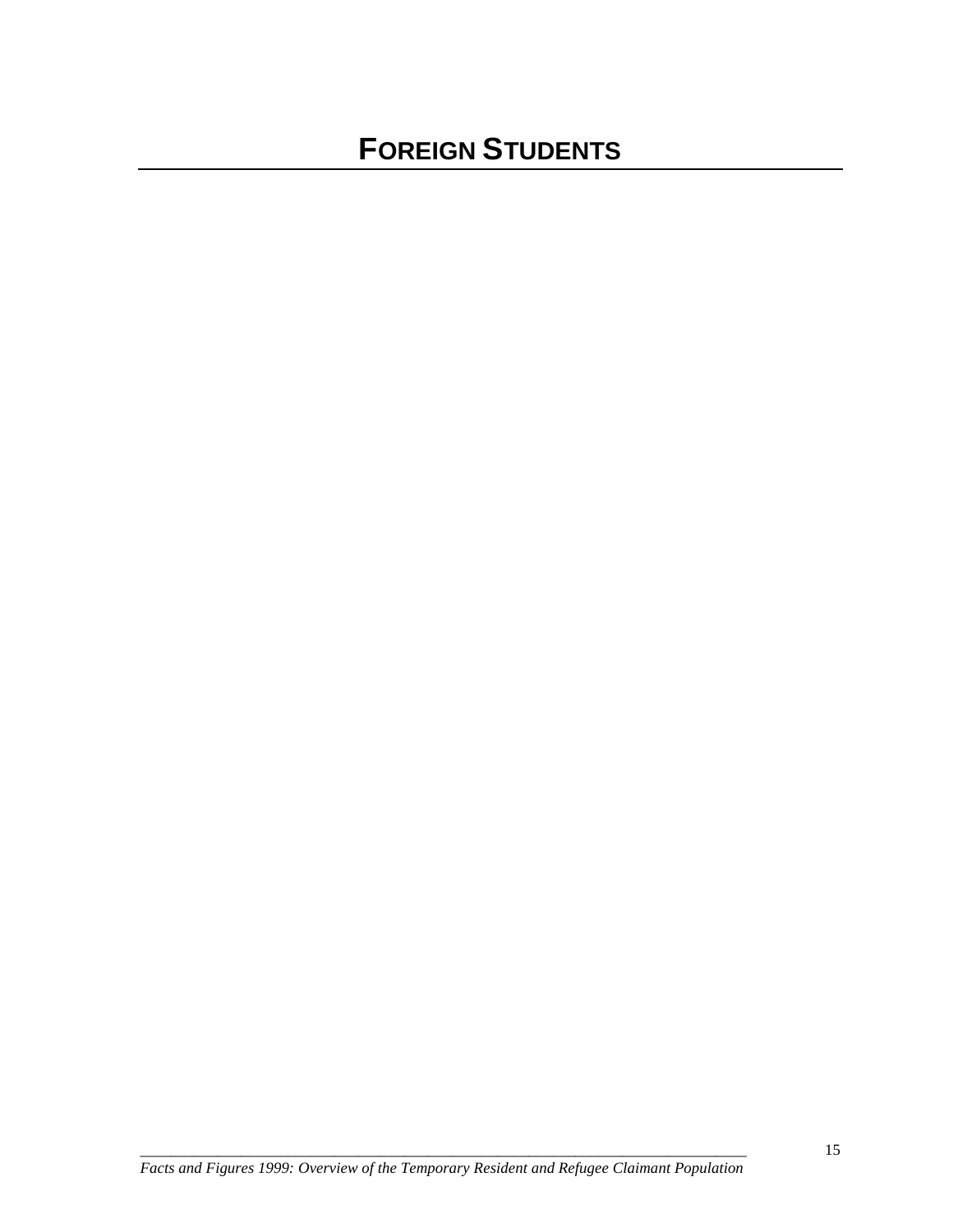#### *Citizenship and Immigration Canada*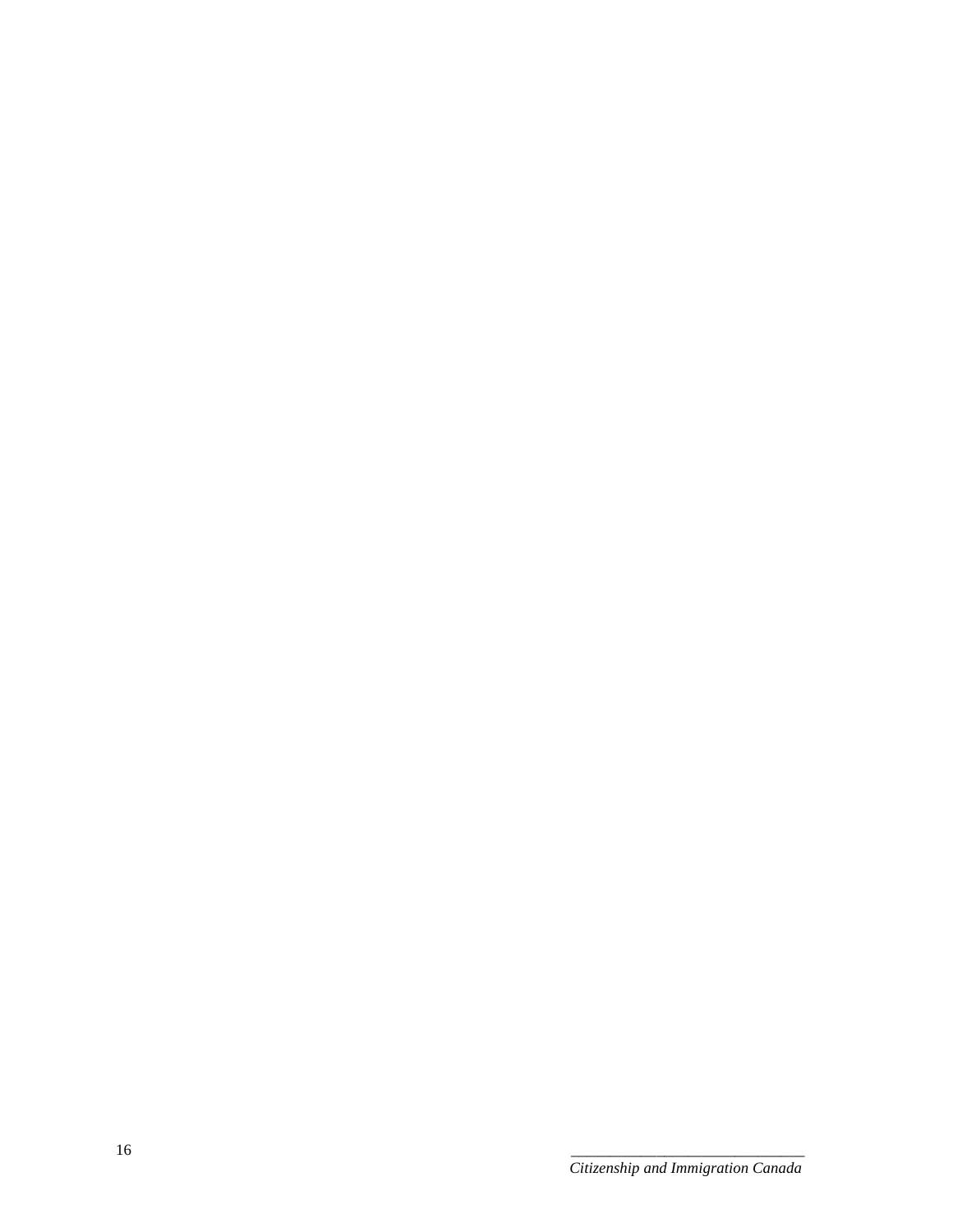

#### **FIGURE 8: FOREIGN STUDENT POPULATION BY PRINCIPAL COUNTRY OF ORIGIN, ANNUAL FLOWS - INITIAL ENTRIES, 1997 – 1999***<sup>11</sup>*

|                               |        | 1997  |      |        | 1998  |                |        | 1999  |      |
|-------------------------------|--------|-------|------|--------|-------|----------------|--------|-------|------|
| <b>Country of Origin</b>      | #      | %     | Rank | #      | %     | Rank           | #      | %     | Rank |
| Republic of Korea             | 8,619  | 19.85 | 1    | 3,764  | 8.92  | 3              | 6,453  | 12.31 |      |
| Japan                         | 5,860  | 13.50 | 2    | 5,514  | 13.06 | 1              | 5,613  | 10.71 | 2    |
| United States of America      | 3,963  | 9.13  | 3    | 4,187  | 9.92  | $\overline{2}$ | 4,521  | 8.63  | 3    |
| China                         | 1,060  | 2.44  | 10   | 1,928  | 4.57  | 7              | 4,181  | 7.98  | 4    |
| France                        | 2,954  | 6.80  | 4    | 3,220  | 7.63  | 4              | 3,840  | 7.33  | 5    |
| Mexico                        | 2,021  | 4.65  | 6    | 2,681  | 6.35  | 5              | 3,035  | 5.79  | 6    |
| Taiwan                        | 2,050  | 4.72  | 5    | 1,943  | 4.60  | 6              | 2,133  | 4.07  |      |
| Germany                       | 1,399  | 3.22  | 8    | 1,424  | 3.37  | 8              | 1,596  | 3.05  | 8    |
| Colombia                      | 824    | 1.90  | 11   | 1,410  | 3.34  | 9              | 1,548  | 2.95  | 9    |
| <b>United Kingdom</b>         | 1,131  | 2.60  | 9    | 1,208  | 2.86  | 11             | 1,333  | 2.54  | 10   |
| Hong Kong                     | 1,402  | 3.23  | 7    | 1,236  | 2.93  | 10             | 1,331  | 2.54  | 11   |
| <b>Total for Top Ten only</b> | 30,459 | 70.15 |      | 27,307 | 64.69 |                | 34,253 | 65.36 |      |
| <b>Total Other Countries</b>  | 12,958 | 29.85 |      | 14,908 | 35.31 |                | 18,157 | 34.64 |      |
| Total                         | 43,417 | 100   |      | 42,215 | 100   |                | 52,410 | 100   |      |

11 This table shows the *annual flow statistics* for 1997, 1998 and 1999 for the *foreign student population* using the *initial entries method of calculation*: each person is counted only on initial entry. The figures are broken down by principal country of last permanent residence (CLPR).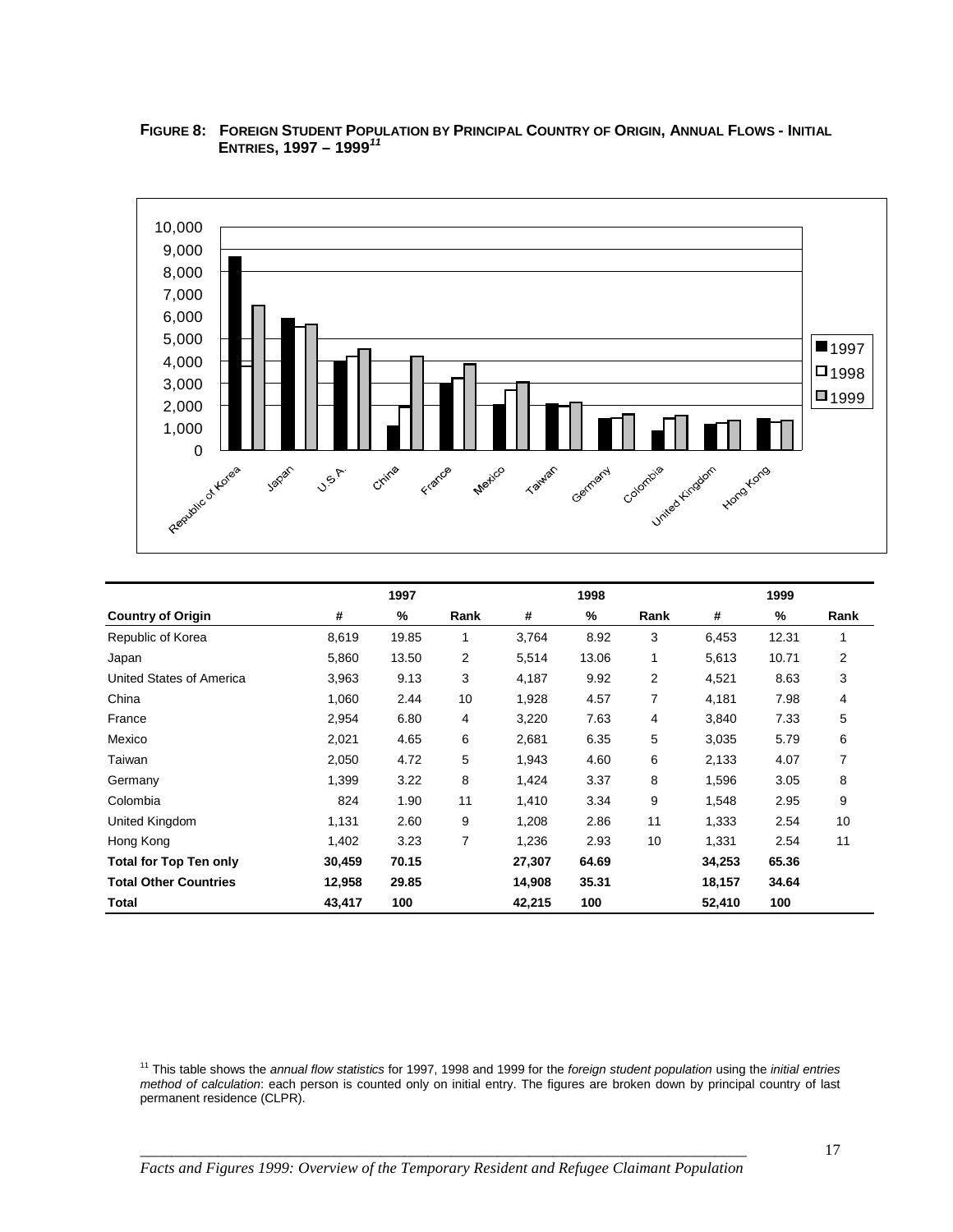

**FIGURE 9: MALE FOREIGN STUDENT POPULATION BY PRINCIPAL COUNTRY OF ORIGIN, ANNUAL FLOWS - INITIAL ENTRIES, 1997 – 1999***<sup>12</sup>*

|                              |        | 1997  |                |        | 1998  |      |        | 1999  |      |
|------------------------------|--------|-------|----------------|--------|-------|------|--------|-------|------|
| <b>Country of Origin</b>     | #      | %     | Rank           | #      | %     | Rank | #      | %     | Rank |
| Republic of Korea            | 4,234  | 19.97 |                | 1.910  | 9.25  | 2    | 3.436  | 12.89 | 1    |
| United States of America     | 2,050  | 9.67  | 2              | 2,092  | 10.13 | 1    | 2,313  | 8.68  | 2    |
| China                        | 586    | 2.76  | 9              | 1,050  | 5.08  | 6    | 2,306  | 8.65  | 3    |
| France                       | 1,554  | 7.33  | 4              | 1,674  | 8.11  | 3    | 2,017  | 7.57  | 4    |
| Japan                        | 1,760  | 8.30  | 3              | 1,596  | 7.73  | 4    | 1,701  | 6.38  | 5    |
| Mexico                       | 1,007  | 4.75  | 5              | 1,238  | 6.00  | 5    | 1,443  | 5.42  | 6    |
| Taiwan                       | 923    | 4.35  | 6              | 854    | 4.14  | 7    | 885    | 3.32  | 7    |
| Colombia                     | 390    | 1.84  | 11             | 680    | 3.29  | 8    | 748    | 2.81  | 8    |
| Hong Kong                    | 747    | 3.52  | $\overline{7}$ | 657    | 3.18  | 10   | 729    | 2.74  | 9    |
| Germany                      | 657    | 3.10  | 8              | 657    | 3.18  | 9    | 701    | 2.63  | 10   |
| United Kingdom               | 572    | 2.70  | 10             | 611    | 2.96  | 11   | 611    | 2.29  | 12   |
| Total for Top Ten only       | 14,090 | 66.47 |                | 12,408 | 60.09 |      | 16,279 | 61.09 |      |
| <b>Total Other Countries</b> | 7,109  | 33.53 |                | 8,242  | 39.91 |      | 10,369 | 38.91 |      |
| Total                        | 21,199 | 100   |                | 20,650 | 100   |      | 26,648 | 100   |      |

<sup>12</sup> This table shows the *annual flow statistics* for 1997, 1998 and 1999 for the *male foreign student population* using the *initial entries method of calculation*: each person is counted only on initial entry. The figures are broken down by principal country of last permanent residence (CLPR).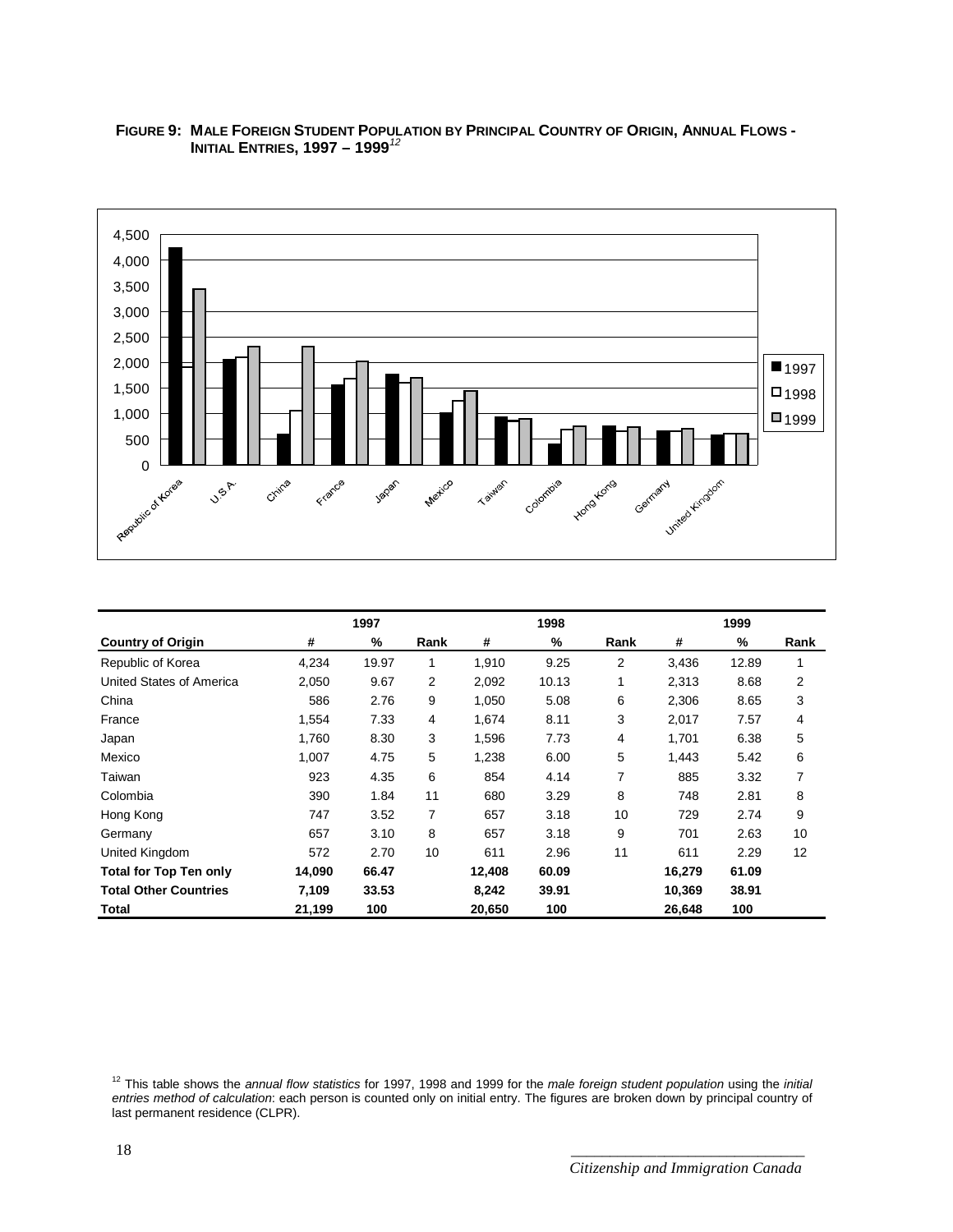

**FIGURE 10: FEMALE FOREIGN STUDENT POPULATION BY PRINCIPAL COUNTRY OF ORIGIN, ANNUAL FLOWS - INITIAL ENTRIES, 1997 – 1999***<sup>13</sup>*

|                               |        | 1997  |                |        | 1998  |      |        | 1999          |      |
|-------------------------------|--------|-------|----------------|--------|-------|------|--------|---------------|------|
| <b>Country of Origin</b>      | #      | %     | Rank           | #      | %     | Rank | #      | $\frac{9}{6}$ | Rank |
| Japan                         | 4,100  | 18.46 | $\overline{2}$ | 3,918  | 18.18 | 1    | 3,912  | 15.19         |      |
| Republic of Korea             | 4,385  | 19.74 |                | 1,854  | 8.60  | 3    | 3,017  | 11.71         | 2    |
| United States of America      | 1,913  | 8.61  | 3              | 2,095  | 9.72  | 2    | 2,208  | 8.57          | 3    |
| China                         | 474    | 2.13  | 10             | 878    | 4.07  | 7    | 1,875  | 7.28          | 4    |
| France                        | 1,400  | 6.30  | 4              | 1,546  | 7.17  | 4    | 1,823  | 7.08          | 5    |
| Mexico                        | 1,014  | 4.56  | 6              | 1,443  | 6.70  | 5    | 1,592  | 6.18          | 6    |
| Taiwan                        | 1,127  | 5.07  | 5              | 1,089  | 5.05  | 6    | 1,245  | 4.83          | 7    |
| Germany                       | 742    | 3.34  | 7              | 766    | 3.55  | 8    | 894    | 3.47          | 8    |
| Colombia                      | 434    | 1.95  | 11             | 730    | 3.39  | 9    | 800    | 3.11          | 9    |
| United Kingdom                | 559    | 2.52  | 9              | 597    | 2.77  | 10   | 722    | 2.80          | 10   |
| Hong Kong                     | 654    | 2.94  | 8              | 579    | 2.69  | 11   | 602    | 2.34          | 12   |
| <b>Total for Top Ten only</b> | 16,368 | 73.68 |                | 14,916 | 69.21 |      | 18,088 | 70.23         |      |
| <b>Total Other Countries</b>  | 5,847  | 26.32 |                | 6,637  | 30.79 |      | 7,667  | 29.77         |      |
| Total                         | 22,215 | 100   |                | 21,553 | 100   |      | 25,755 | 100           |      |

13 This table shows the *annual flow statistics* for 1997, 1998 and 1999 for the *female foreign student population* using the *initial entries method of calculation*: each person is counted only on initial entry The figures are broken down by principal country of last permanent residence (CLPR).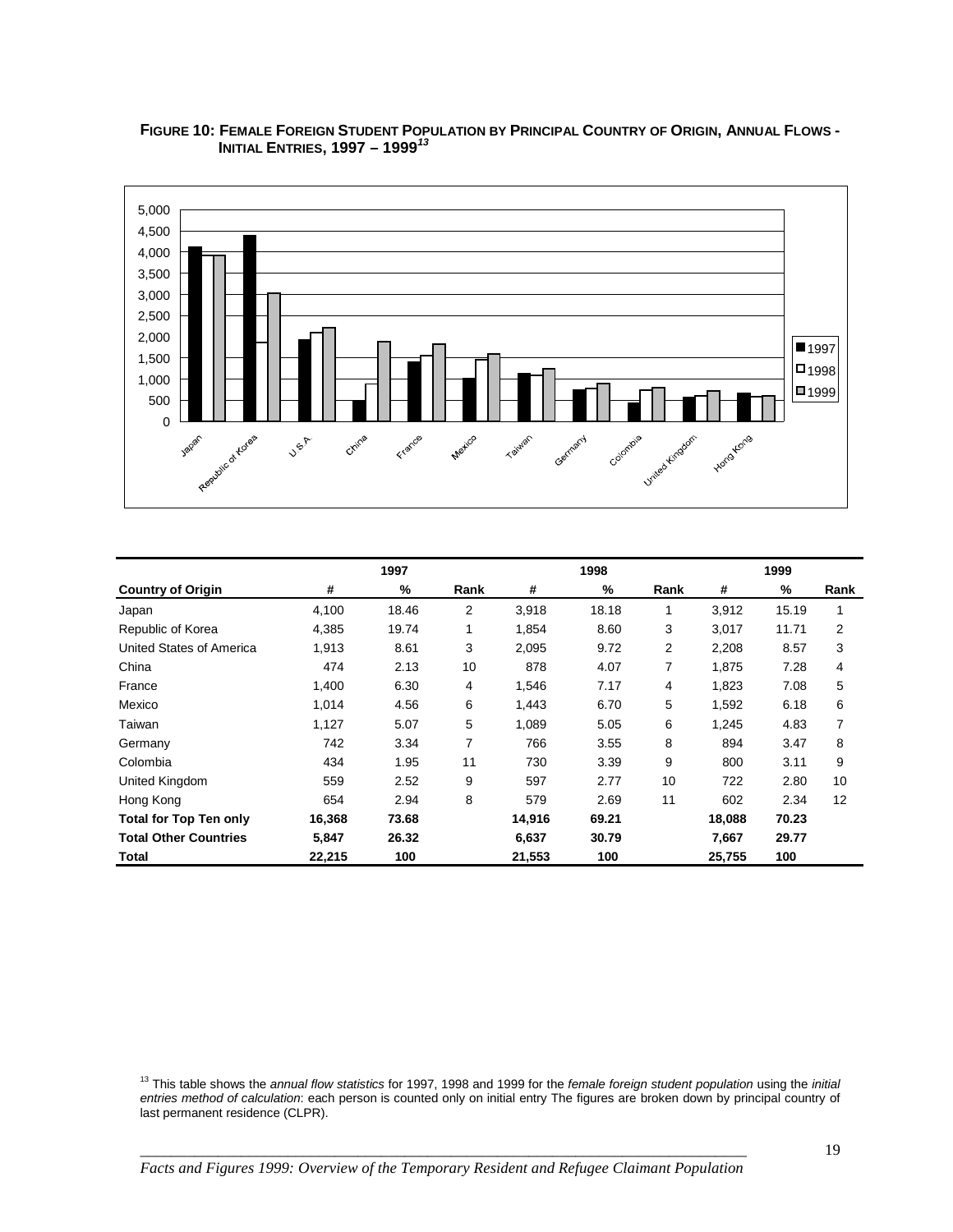**FIGURE 11: FOREIGN STUDENT POPULATION BY LOCATION, STOCKS ON JUNE 1, 1997 – 1999<sup>14</sup>**



#### **A**. **FOREIGN STUDENT POPULATION BY PROVINCE OF RESIDENCE, STOCKS ON JUNE 1, 1997 – 1999**

#### **B. FOREIGN STUDENT POPULATION BY CENSUS METROPOLITAN AREA, STOCKS ON JUNE 1, 1997 – 1999**



<sup>14</sup> This table shows the *annual stock statistics* measured on the first of June of 1997, 1998 and 1999 for the *foreign student population*. In this table, a person is included in the count only if he or she is in possession of a student authorization on the observation date and has not yet become a permanent resident. The figures are broken down by Census Metropolitan Area and province based on 1991 Census definitions.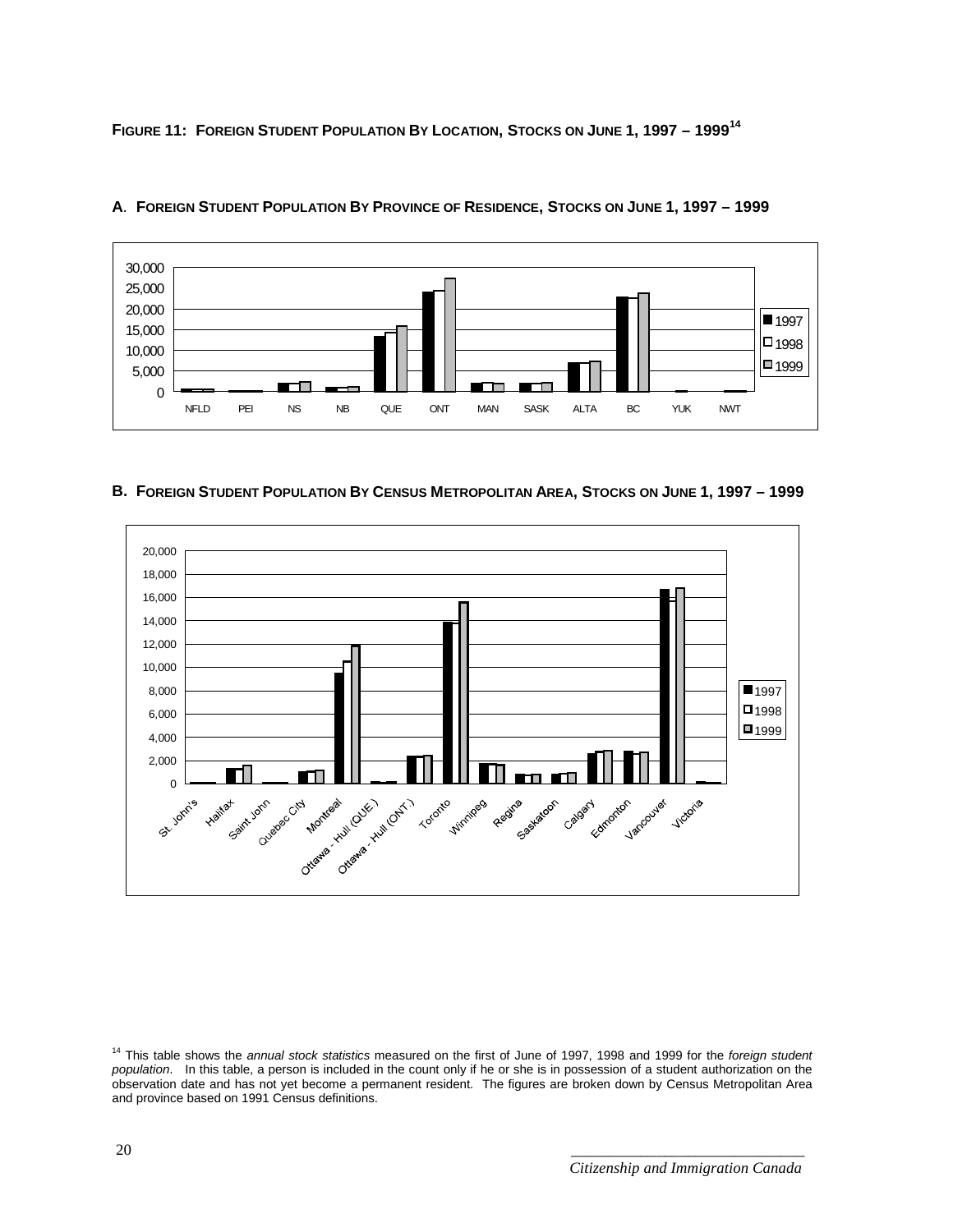#### **C. FOREIGN STUDENT POPULATION BY LOCATION, STOCKS ON JUNE 1, 1997 – 1999**

#### **(FIGURE 11 CONT'D)**

| <b>Census Metropolitan Area/</b>   |        | 1997  |        | 1998  | 1999   |       |  |
|------------------------------------|--------|-------|--------|-------|--------|-------|--|
| <b>Province Of Residence</b>       | #      | %     | #      | %     | #      | ℅     |  |
| St. John's                         | 74     | 0.10  | 55     | 0.07  | 41     | 0.05  |  |
| <b>Other Newfoundland</b>          | 410    | 0.55  | 479    | 0.63  | 554    | 0.66  |  |
| <b>Total Newfoundland</b>          | 484    | 0.65  | 534    | 0.70  | 595    | 0.71  |  |
| <b>Total Prince Edward Island</b>  | 127    | 0.17  | 126    | 0.17  | 156    | 0.19  |  |
| Halifax                            | 1,264  | 1.70  | 1,250  | 1.64  | 1,548  | 1.85  |  |
| Other Nova Scotia                  | 659    | 0.89  | 680    | 0.89  | 714    | 0.85  |  |
| <b>Total Nova Scotia</b>           | 1,923  | 2.59  | 1,930  | 2.53  | 2,262  | 2.70  |  |
| Saint John                         | 46     | 0.06  | 57     | 0.07  | 77     | 0.09  |  |
| <b>Other New Brunswick</b>         | 800    | 1.08  | 857    | 1.12  | 965    | 1.16  |  |
| <b>Total New Brunswick</b>         | 846    | 1.14  | 914    | 1.19  | 1,042  | 1.25  |  |
| Quebec                             | 945    | 1.27  | 1,052  | 1.38  | 1,147  | 1.37  |  |
| Montreal                           | 9,437  | 12.68 | 10,465 | 13.73 | 11,814 | 14.15 |  |
| Ottawa-Hull                        | 124    | 0.17  | 91     | 0.12  | 124    | 0.15  |  |
| <b>Other Quebec</b>                | 2,764  | 3.72  | 2,699  | 3.54  | 2,813  | 3.37  |  |
| <b>Total Quebec</b>                | 13,270 | 17.84 | 14,307 | 18.77 | 15,898 | 19.04 |  |
| Ottawa-Hull                        | 2,340  | 3.15  | 2,297  | 3.01  | 2,394  | 2.87  |  |
| Toronto                            | 13,793 | 18.54 | 13,755 | 18.05 | 15,554 | 18.63 |  |
| Other Ontario                      | 7,880  | 10.59 | 8,269  | 10.85 | 9,316  | 11.16 |  |
| <b>Total Ontario</b>               | 24,013 | 32.28 | 24,321 | 31.91 | 27,264 | 32.66 |  |
| Winnipeg                           | 1,723  | 2.32  | 1,656  | 2.17  | 1,588  | 1.90  |  |
| Other Manitoba                     | 314    | 0.42  | 387    | 0.51  | 420    | 0.50  |  |
| <b>Total Manitoba</b>              | 2,037  | 2.74  | 2,043  | 2.68  | 2,008  | 2.40  |  |
| Regina                             | 737    | 0.99  | 713    | 0.94  | 770    | 0.92  |  |
| Saskatoon                          | 741    | 1.00  | 836    | 1.10  | 931    | 1.11  |  |
| Other Saskatchewan                 | 421    | 0.57  | 448    | 0.59  | 485    | 0.58  |  |
| <b>Total Saskatchewan</b>          | 1,899  | 2.56  | 1,997  | 2.63  | 2,186  | 2.61  |  |
| Calgary                            | 2,495  | 3.35  | 2,739  | 3.59  | 2,837  | 3.40  |  |
| Edmonton                           | 2,703  | 3.63  | 2,535  | 3.33  | 2,691  | 3.22  |  |
| Other Alberta                      | 1,586  | 2.13  | 1,698  | 2.23  | 1,738  | 2.08  |  |
| <b>Total Alberta</b>               | 6,784  | 9.11  | 6,972  | 9.15  | 7,266  | 8.70  |  |
| Vancouver                          | 16,636 | 22.36 | 15,678 | 20.58 | 16,782 | 20.10 |  |
| Victoria                           | 125    | 0.17  | 97     | 0.13  | 73     | 0.09  |  |
| Other British Columbia             | 5,977  | 8.03  | 6,688  | 8.78  | 6,938  | 8.31  |  |
| <b>Total British Columbia</b>      | 22,738 | 30.56 | 22,463 | 29.49 | 23,793 | 28.50 |  |
| <b>Total Yukon</b>                 | 23     | 0.03  | 29     | 0.04  | 22     | 0.03  |  |
| <b>Total Northwest Territories</b> | 20     | 0.03  | 36     | 0.05  | 36     | 0.04  |  |
| Unknown                            | 235    | 0.32  | 524    | 0.69  | 982    | 1.18  |  |
| <b>Total</b>                       | 74,399 | 100   | 76,196 | 100   | 83,510 | 100   |  |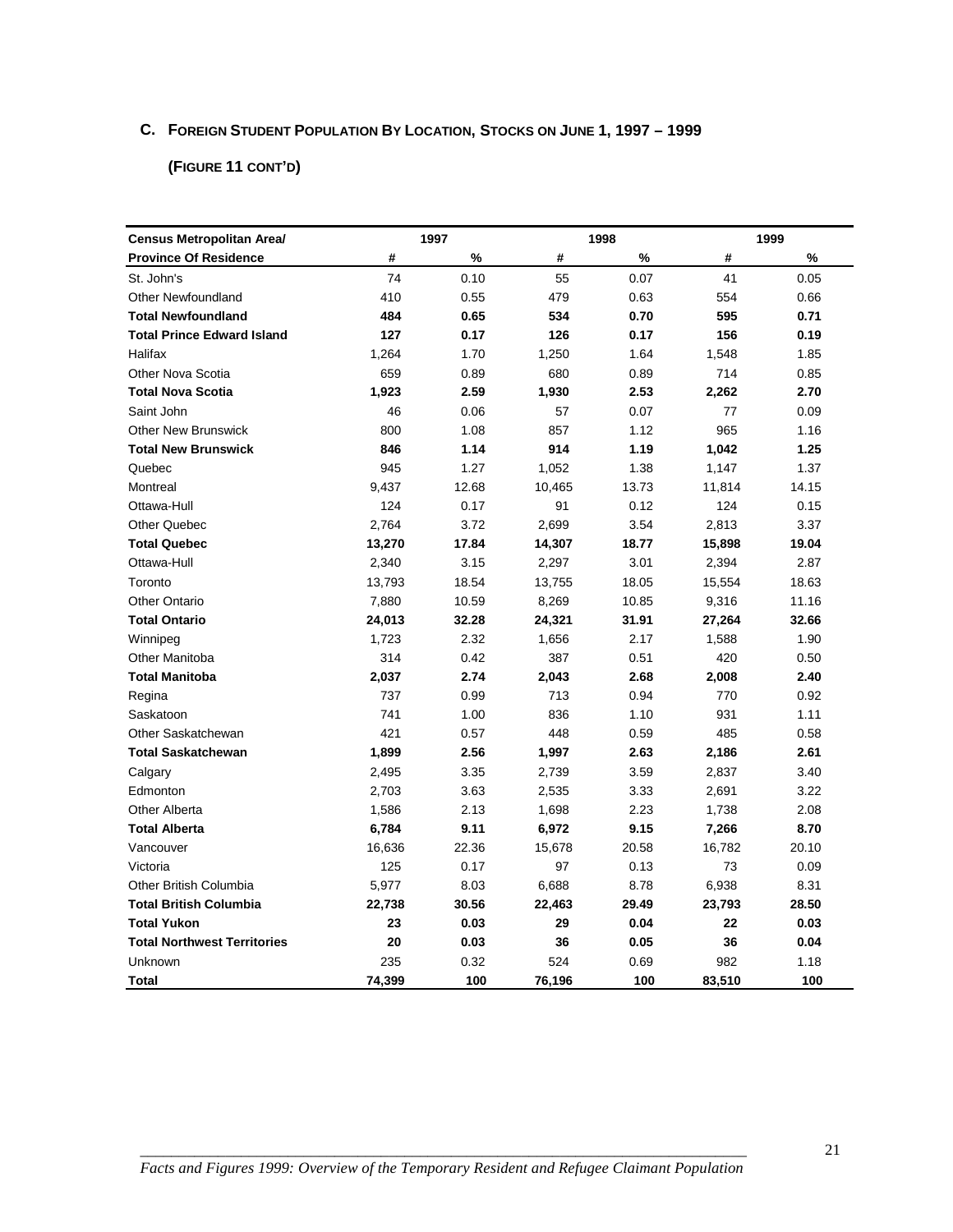#### *Citizenship and Immigration Canada*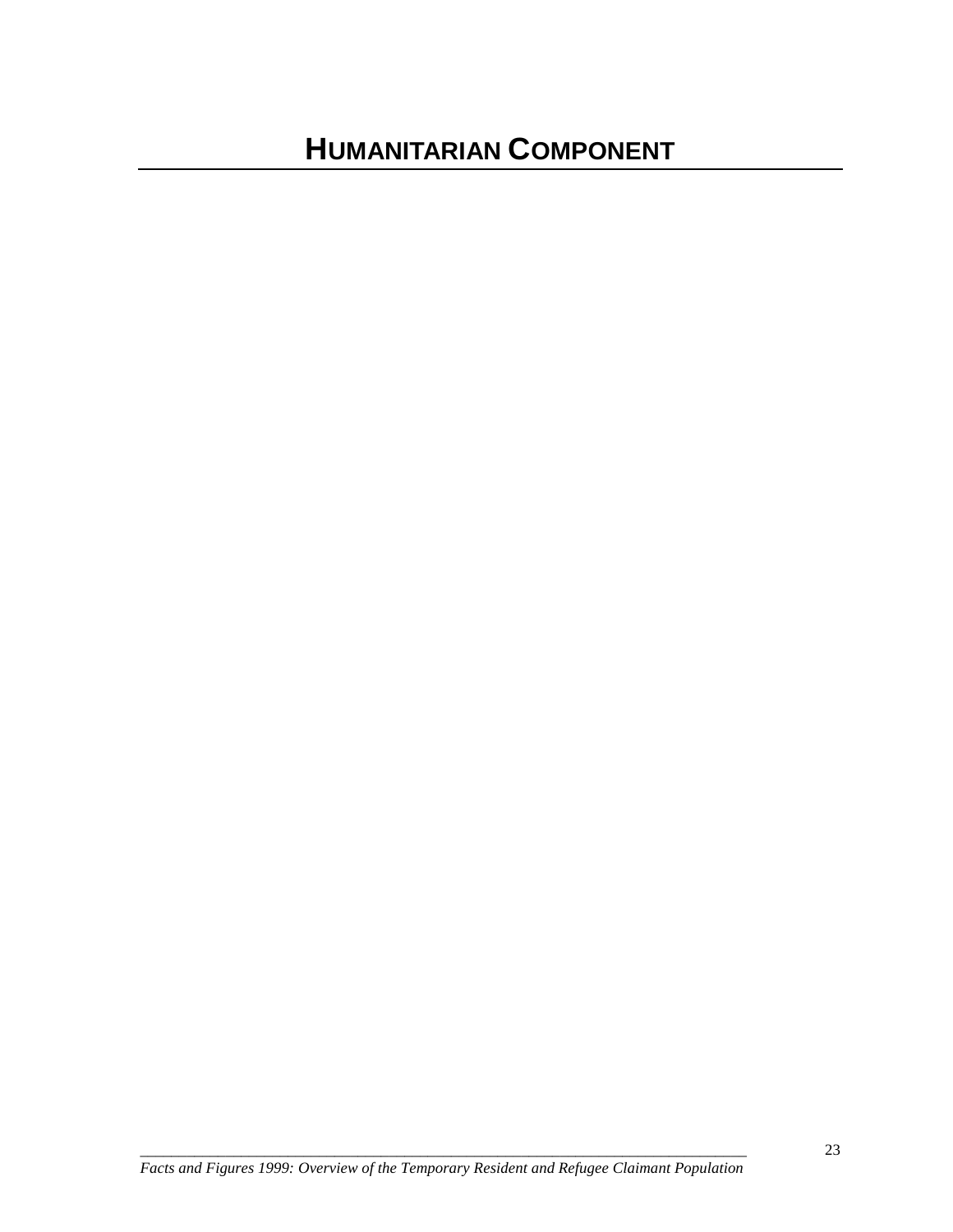#### *Citizenship and Immigration Canada*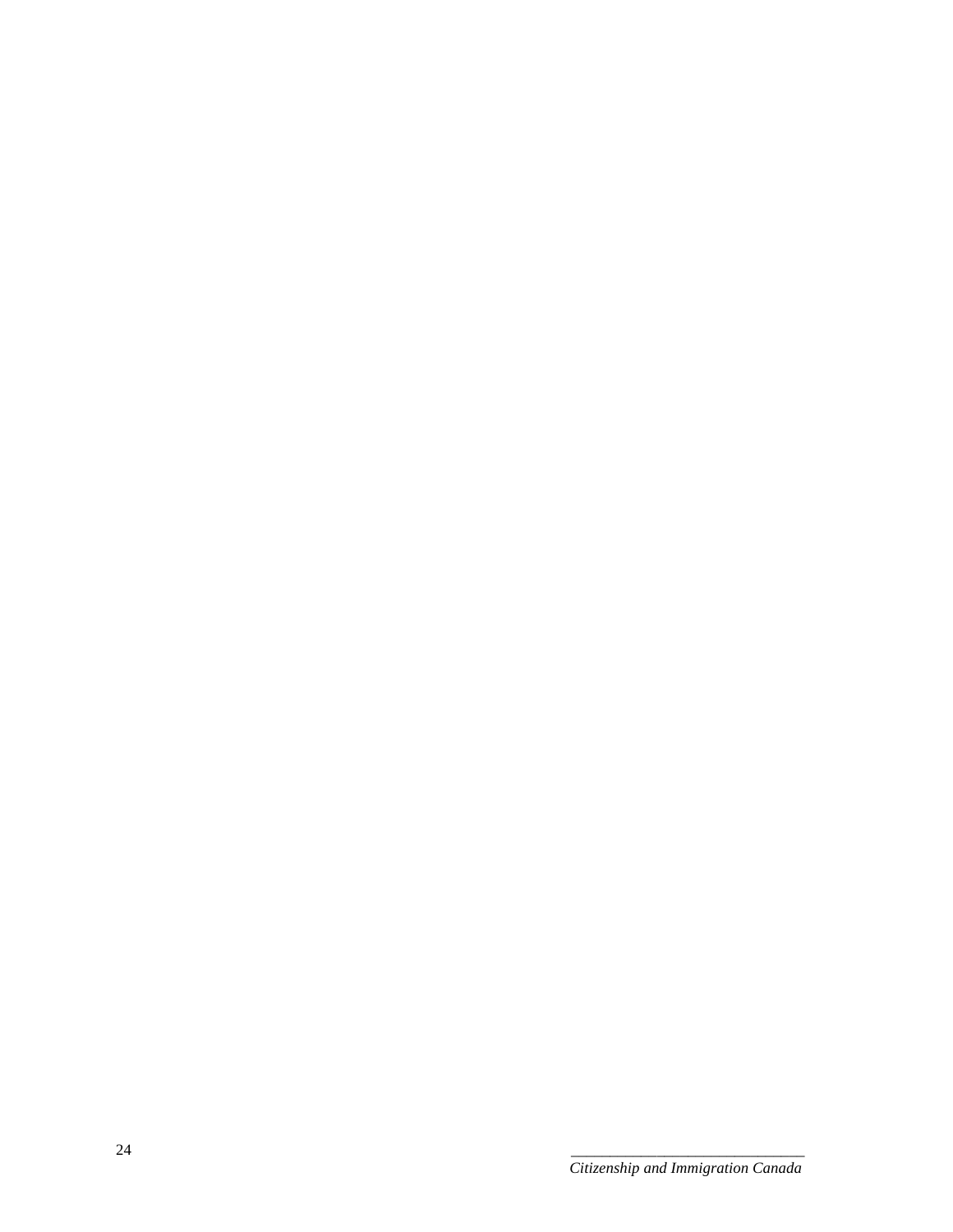

**FIGURE 12: HUMANITARIAN POPULATION BY PRINCIPAL COUNTRY OF ORIGIN, ANNUAL FLOWS - INITIAL ENTRIES, 1997 – 1999***<sup>15</sup>*

|                               |        | 1997  |      |        | 1998  |      |        | 1999  |                |
|-------------------------------|--------|-------|------|--------|-------|------|--------|-------|----------------|
| <b>Country of Origin</b>      | #      | %     | Rank | #      | %     | Rank | #      | %     | Rank           |
| Yugoslavia                    | 316    | 1.32  | 21   | 337    | 1.36  | 18   | 7,186  | 19.88 | 1              |
| Sri Lanka                     | 2,571  | 10.71 | 1    | 2,456  | 9.91  | 1    | 2,667  | 7.38  | 2              |
| China                         | 1,184  | 4.93  | 5    | 1,975  | 7.97  | 2    | 2,275  | 6.29  | 3              |
| Pakistan                      | 1,192  | 4.96  | 4    | 1,736  | 7.01  | 3    | 2,271  | 6.28  | 4              |
| India                         | 1,267  | 5.28  | 3    | 1,159  | 4.68  | 5    | 1,441  | 3.99  | 5              |
| Hungary                       | 362    | 1.51  | 16   | 1,347  | 5.44  | 4    | 1,333  | 3.69  | 6              |
| Mexico                        | 968    | 4.03  | 7    | 1,043  | 4.21  | 6    | 900    | 2.49  | $\overline{7}$ |
| Russia                        | 537    | 2.24  | 11   | 672    | 2.71  | 9    | 797    | 2.20  | 8              |
| Zaire                         | 857    | 3.57  | 8    | 616    | 2.49  | 11   | 750    | 2.07  | 9              |
| Iran                          | 1,142  | 4.76  | 6    | 740    | 2.99  | 8    | 703    | 1.94  | 10             |
| Nigeria                       | 470    | 1.96  | 13   | 654    | 2.64  | 10   | 502    | 1.39  | 12             |
| Algeria                       | 799    | 3.33  | 9    | 782    | 3.16  | 7    | 489    | 1.35  | 15             |
| Somalia                       | 585    | 2.44  | 10   | 515    | 2.08  | 12   | 391    | 1.08  | 21             |
| Czech Republic                | 1,513  | 6.30  | 2    | 51     | 0.21  | 61   | 63     | 0.17  | 62             |
| <b>Total for Top Ten only</b> | 12,078 | 50.30 |      | 12,564 | 50.71 |      | 20,323 | 57.03 |                |
| <b>Total Other Countries</b>  | 11,934 | 49.70 |      | 12,211 | 49.29 |      | 15,825 | 42.97 |                |
| Total                         | 24,012 | 100   |      | 24,775 | 100   |      | 36,148 | 100   |                |

15 This table shows the *annual flow statistics* for 1997, 1998 and 1999 for the *humanitarian population* using the *initial entries method* o*f calculation*: each person is counted only on initial entry. The figures are broken down by principal country of last permanent residence (CLPR). The humanitarian population includes refugee claimants and temporary residents allowed to remain in Canada on humanitarian grounds.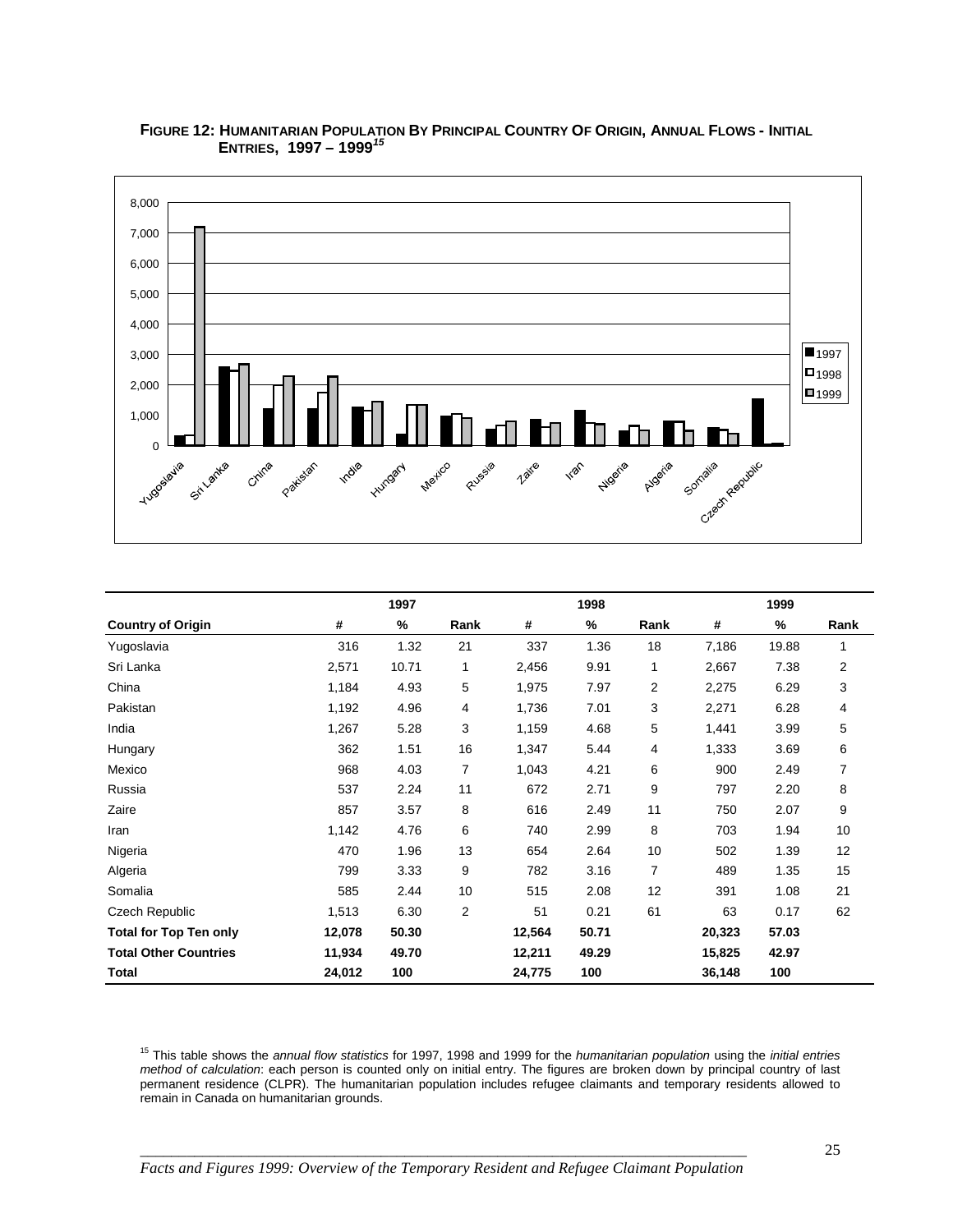

**FIGURE 13: MALE HUMANITARIAN POPULATION BY PRINCIPAL COUNTRY OF ORIGIN, ANNUAL FLOWS - INITIAL ENTRIES, 1997 – 1999***<sup>16</sup>*

|                               |        | 1997  |                |        | 1998  |      |        | 1999  |      |
|-------------------------------|--------|-------|----------------|--------|-------|------|--------|-------|------|
| <b>Country of Origin</b>      | #      | %     | Rank           | #      | %     | Rank | #      | %     | Rank |
| Yugoslavia                    | 207    | 1.41  | 17             | 211    | 1.39  | 17   | 3,618  | 16.75 | 1    |
| Sri Lanka                     | 1,616  | 11.01 | 1              | 1,651  | 10.85 | 1    | 1,765  | 8.17  | 2    |
| Pakistan                      | 922    | 6.28  | 3              | 1,289  | 8.47  | 2    | 1,692  | 7.83  | 3    |
| China                         | 717    | 4.89  | 5              | 1,073  | 7.05  | 3    | 1,410  | 6.53  | 4    |
| India                         | 1,058  | 7.21  | 2              | 958    | 6.29  | 4    | 1,148  | 5.32  | 5    |
| Hungary                       | 203    | 1.38  | 19             | 718    | 4.72  | 5    | 699    | 3.24  | 6    |
| Mexico                        | 578    | 3.94  | $\overline{7}$ | 581    | 3.82  | 6    | 511    | 2.37  | 7    |
| Russia                        | 309    | 2.11  | 11             | 340    | 2.23  | 10   | 447    | 2.07  | 8    |
| Iran                          | 667    | 4.55  | 6              | 451    | 2.96  | 8    | 429    | 1.99  | 9    |
| Algeria                       | 576    | 3.93  | 8              | 573    | 3.76  | 7    | 381    | 1.76  | 10   |
| Zaire                         | 423    | 2.88  | 9              | 326    | 2.14  | 11   | 362    | 1.68  | 11   |
| Nigeria                       | 307    | 2.09  | 12             | 448    | 2.94  | 9    | 310    | 1.44  | 15   |
| Bangladesh                    | 337    | 2.30  | 10             | 230    | 1.51  | 14   | 194    | 0.90  | 22   |
| Czech Republic                | 798    | 5.44  | 4              | 33     | 0.22  | 57   | 32     | 0.15  | 68   |
| <b>Total for Top Ten only</b> | 7,692  | 52.42 |                | 8,082  | 53.09 |      | 12,100 | 56.02 |      |
| <b>Total Other Countries</b>  | 6,981  | 47.58 |                | 7,140  | 46.91 |      | 9,498  | 43.80 |      |
| Total                         | 14,673 | 100   |                | 15,222 | 100   |      | 21,598 | 100   |      |

16 This table shows the *annual flow statistics* for 1997, 1998 and 1999 for the *male humanitarian population* using the *initial entries method of calculation*: each person is counted only on initial entry. The figures are broken down by principal country of last permanent residence (CLPR). The humanitarian population includes refugee claimants and temporary residents allowed to remain in Canada on humanitarian grounds.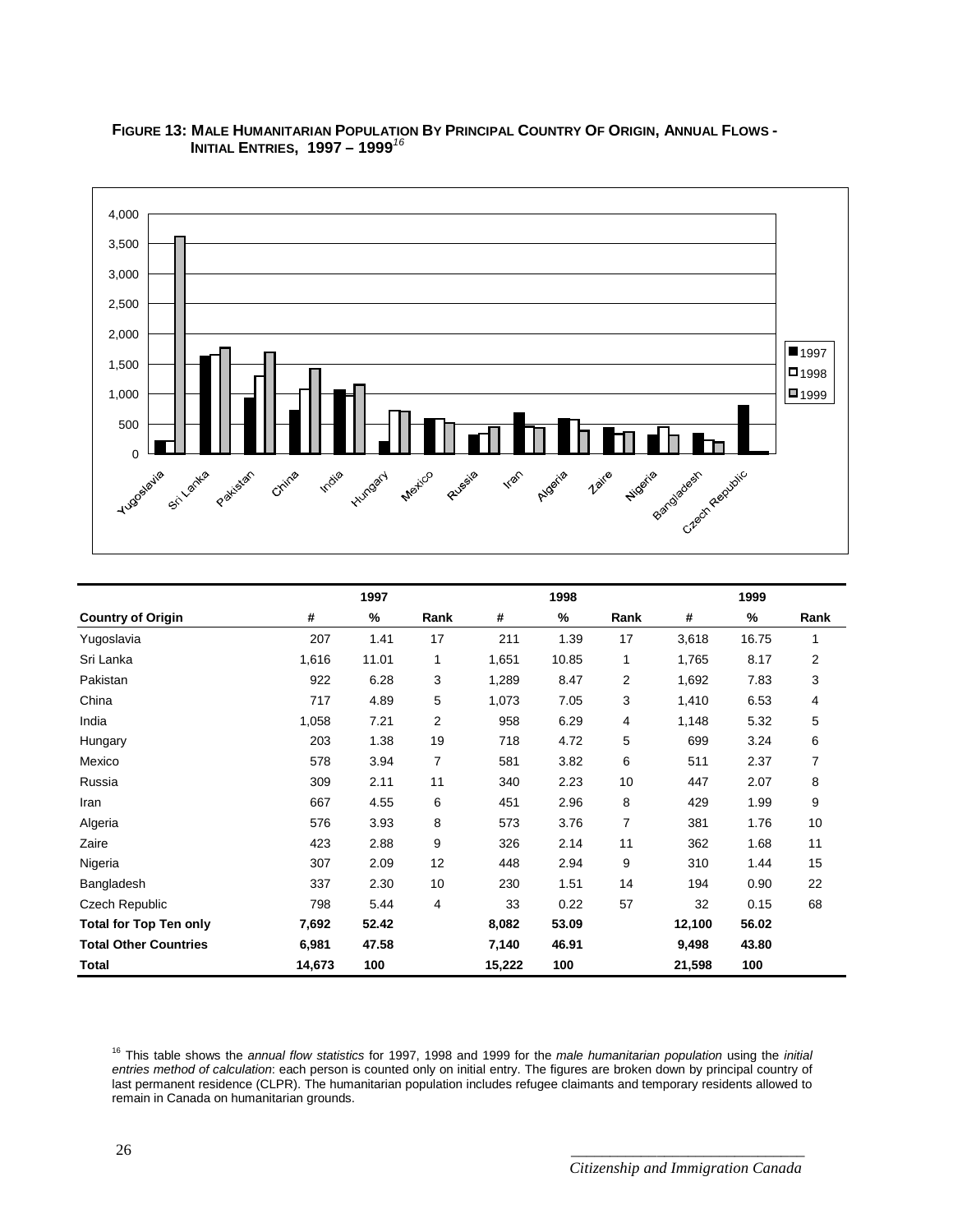

**FIGURE 14: FEMALE HUMANITARIAN POPULATION BY PRINCIPAL COUNTRY OF ORIGIN, ANNUAL FLOWS - INITIAL ENTRIES, 1997 – 1999<sup>17</sup>**

|                               |       | 1997  |                |       | 1998  |                |        | 1999  |      |
|-------------------------------|-------|-------|----------------|-------|-------|----------------|--------|-------|------|
| <b>Country of Origin</b>      | #     | %     | Rank           | #     | %     | Rank           | #      | %     | Rank |
| Yugoslavia                    | 109   | 1.17  | 24             | 126   | 1.32  | 21             | 3,568  | 24.52 | 1    |
| Sri Lanka                     | 955   | 10.23 | 1              | 805   | 8.43  | 2              | 902    | 6.20  | 2    |
| China                         | 467   | 5.00  | 4              | 902   | 9.44  | 1              | 865    | 5.95  | 3    |
| Hungary                       | 159   | 1.70  | 15             | 629   | 6.58  | 3              | 634    | 4.36  | 4    |
| Pakistan                      | 270   | 2.89  | 8              | 447   | 4.68  | 5              | 579    | 3.98  | 5    |
| Mexico                        | 390   | 4.18  | 6              | 462   | 4.84  | 4              | 389    | 2.67  | 6    |
| Zaire                         | 434   | 4.65  | 5              | 290   | 3.04  | 8              | 388    | 2.67  | 7    |
| Russia                        | 228   | 2.44  | 9              | 332   | 3.48  | 6              | 350    | 2.41  | 8    |
| India                         | 209   | 2.24  | 11             | 201   | 2.10  | 14             | 293    | 2.01  | 9    |
| Colombia                      | 45    | 0.48  | 46             | 136   | 1.42  | 19             | 284    | 1.95  | 10   |
| Iran                          | 475   | 5.09  | 3              | 289   | 3.03  | 9              | 274    | 1.88  | 11   |
| Somalia                       | 367   | 3.93  | $\overline{7}$ | 322   | 3.37  | $\overline{7}$ | 253    | 1.74  | 12   |
| Rwanda                        | 112   | 1.20  | 23             | 275   | 2.88  | 10             | 160    | 1.10  | 18   |
| Algeria                       | 223   | 2.39  | 10             | 209   | 2.19  | 11             | 108    | 0.74  | 26   |
| Czech Republic                | 715   | 7.66  | 2              | 18    | 0.19  | 69             | 31     | 0.21  | 59   |
| <b>Total for Top Ten only</b> | 4,524 | 48.45 |                | 4,753 | 49.75 |                | 8,252  | 56.72 |      |
| <b>Total Other Countries</b>  | 4,814 | 51.55 |                | 4,800 | 50.25 |                | 6,297  | 43.28 |      |
| Total                         | 9,338 | 100   |                | 9,553 | 100   |                | 14,549 | 100   |      |

17 This table shows the *annual flow statistics* for 1997, 1998 and 1999 for the *female humanitarian population* using the *initial entries method of calculation*: each person is counted only on initial entry. The figures are broken down by principal country of last permanent residence (CLPR). The humanitarian population includes refugee claimants and temporary residents allowed to remain in Canada on humanitarian grounds.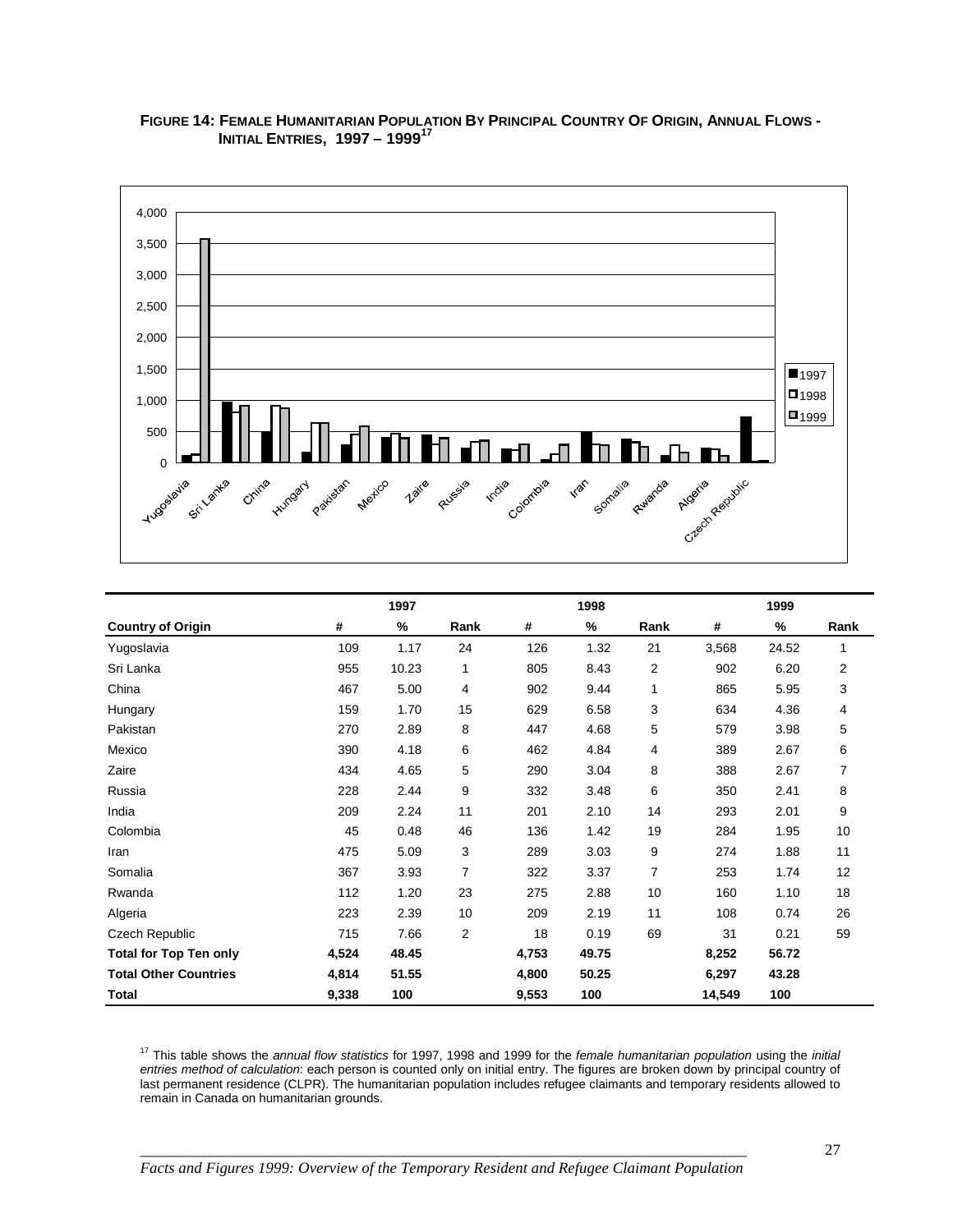**FIGURE 15: HUMANITARIAN POPULATION BY LOCATION, STOCKS ON JUNE 1, 1997 – 1999<sup>18</sup>**



#### **A. HUMANITARIAN POPULATION BY PROVINCE OF RESIDENCE, STOCKS ON JUNE 1, 1997 – 1999**

**B. H UMANITARIAN POPULATION BY CENSUS METROPOLITAN AREA, STOCKS ON JUNE 1, 1997 – 1999**



18 This table shows the *annual stock statistics* measured on the first of June of 1997, 1998 and 1999 for the *humanitarian population*. In this table, a person is included in the count if he or she is in possession of any type of authorization or permit on the observation date and has not yet become a permanent resident or, in the case of a refugee claimant without a permit or authorization, if less than two (2) years have elapsed since the date of his or her most recent appearance in the CIC system. The figures are broken down by Census Metropolitan Area and province based on 1991 Census definitions. The humanitarian population includes refugee claimants and temporary residents allowed to remain in Canada on humanitarian grounds.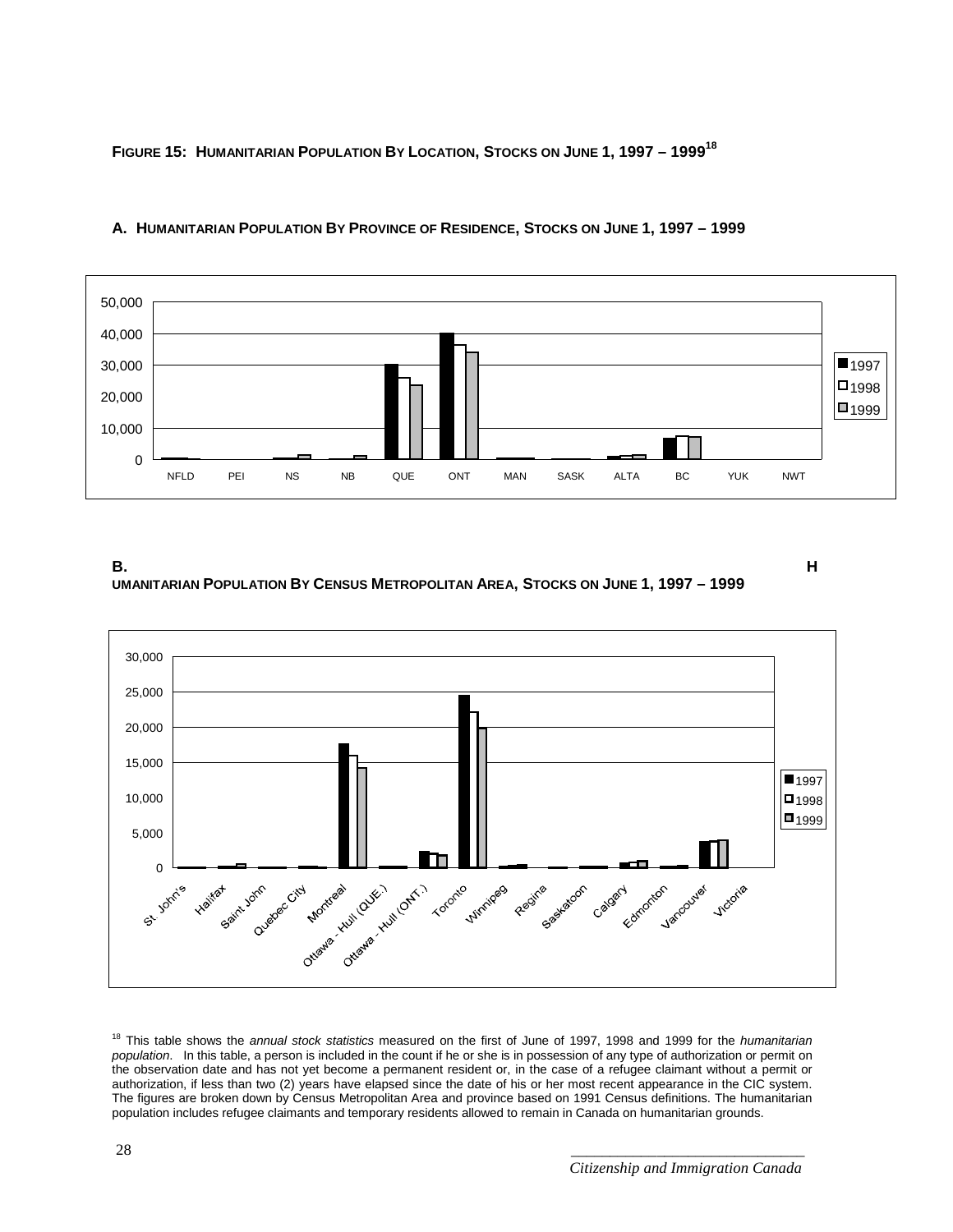#### **C. HUMANITARIAN POPULATION BY LOCATION, STOCKS ON JUNE 1, 1997 – 1999**

 **(FIGURE 17 CONT'D)**

| <b>Census Metropolitan Area/</b>   |                | 1997           |              | 1998           | 1999        |                          |  |
|------------------------------------|----------------|----------------|--------------|----------------|-------------|--------------------------|--|
| <b>Province Of Residence</b>       | #              | %              | #            | %              | #           | %                        |  |
| St. John's                         | 44             | 0.06           | 28           | 0.04           | 20          | 0.03                     |  |
| <b>Other Newfoundland</b>          | 494            | 0.62           | 246          | 0.34           | 162         | 0.23                     |  |
| <b>Total Newfoundland</b>          | 538            | 0.68           | 274          | 0.38           | 182         | 0.26                     |  |
| <b>Total Prince Edward Island</b>  | 23             | 0.03           | 15           | 0.02           | 8           | 0.01                     |  |
| Halifax                            | 179            | 0.23           | 181          | 0.25           | 556         | 0.80                     |  |
| Other Nova Scotia                  | 129            | 0.16           | 146          | 0.20           | 716         | 1.03                     |  |
| <b>Total Nova Scotia</b>           | 308            | 0.39           | 327          | 0.45           | 1,272       | 1.83                     |  |
| Saint John                         | 20             | 0.03           | 21           | 0.03           | 19          | 0.03                     |  |
| <b>Other New Brunswick</b>         | 90             | 0.11           | 81           | 0.11           | 1,122       | 1.62                     |  |
| <b>Total New Brunswick</b>         | 110            | 0.14           | 102          | 0.14           | 1,141       | 1.65                     |  |
| Quebec                             | 148            | 0.19           | 97           | 0.13           | 66          | 0.10                     |  |
| Montreal                           | 17,556         | 22.14          | 15,932       | 22.03          | 14,152      | 20.45                    |  |
| Ottawa-Hull                        | 121            | 0.15           | 103          | 0.14           | 123         | 0.18                     |  |
| <b>Other Quebec</b>                | 12,232         | 15.43          | 9,796        | 13.54          | 9,107       | 13.16                    |  |
| <b>Total Quebec</b>                | 30,057         | 37.91          | 25,928       | 35.84          | 23,448      | 33.89                    |  |
| Ottawa-Hull                        | 2,225          | 2.81           | 2,012        | 2.78           | 1,773       | 2.56                     |  |
| Toronto                            | 24,484         | 30.88          | 22,095       | 30.55          | 19,731      | 28.51                    |  |
| <b>Other Ontario</b>               | 13,391         | 16.89          | 12,346       | 17.07          | 12,436      | 17.97                    |  |
| <b>Total Ontario</b>               | 40,100         | 50.58          | 36,453       | 50.40          | 33,940      | 49.04                    |  |
| Winnipeg                           | 217            | 0.27           | 293          | 0.41           | 353         | 0.51                     |  |
| Other Manitoba                     | 75             | 0.09           | 85           | 0.12           | 86          | 0.12                     |  |
| <b>Total Manitoba</b>              | 292            | 0.36           | 378          | 0.53           | 439         | 0.63                     |  |
| Regina                             | 15             | 0.02           | 20           | 0.03           | 20          | 0.03                     |  |
| Saskatoon                          | 101            | 0.13           | 133          | 0.18           | 153         | 0.22                     |  |
| Other Saskatchewan                 | 46             | 0.06           | 55           | 0.08           | 51          | 0.07                     |  |
| <b>Total Saskatchewan</b>          | 162            | 0.21           | 208          | 0.29           | 224         | 0.32                     |  |
| Calgary                            | 616            | 0.78           | 746          | 1.03           | 953         | 1.38                     |  |
| Edmonton                           | 167            | 0.21           | 204          | 0.28           | 253         | 0.37                     |  |
| Other Alberta                      | 165            | 0.21           | 187          | 0.26           | 181         | 0.26                     |  |
| <b>Total Alberta</b>               | 948            | 1.20           | 1,137        | 1.57           | 1,387       | 2.01                     |  |
| Vancouver                          | 3,662          | 4.62           | 3,760        | 5.20           | 3,929       | 5.68                     |  |
| Victoria                           | 14             | 0.02           | 8            | 0.01           | 5           | 0.01                     |  |
| Other British Columbia             | 3,069          | 3.87           | 3,722        | 5.15           | 3,174       | 4.59                     |  |
| <b>Total British Columbia</b>      | 6,745          | 8.51           | 7,490        | 10.36          | 7,108       | 10.28                    |  |
| <b>Total Yukon</b>                 | 3              | $\blacksquare$ | $\mathbf{1}$ | $\blacksquare$ |             | $\overline{\phantom{0}}$ |  |
| <b>Total Northwest Territories</b> | $\overline{2}$ | $\blacksquare$ | $\mathbf{2}$ | $\blacksquare$ | $\mathbf 2$ |                          |  |
| Unknown                            | 5              | 0.01           | 16           | 0.02           | 50          | 0.07                     |  |
| <b>Total</b>                       | 79.293         | 100            | 72,331       | 100            | 69,201      | 100                      |  |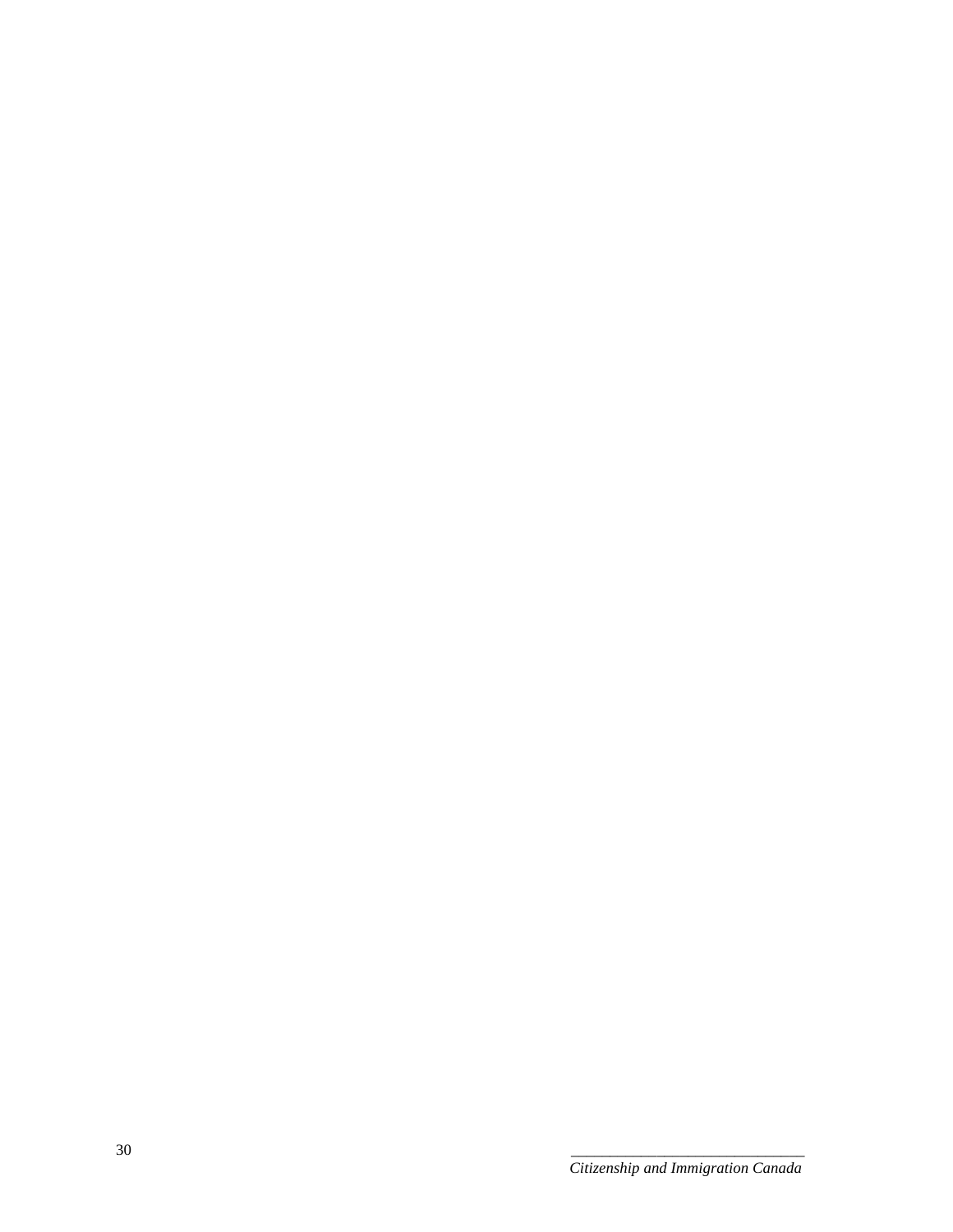

**FIGURE 16: ADULT REFUGEE CLAIMANT POPULATION BY PRINCIPAL COUNTRY OF ORIGIN, ANNUAL FLOWS – INITIAL ENTRIES, 1997 - 1999<sup>19</sup>**

|                                 |        | 1997      |                | 1998   |           |      | 1999   |           |                |  |
|---------------------------------|--------|-----------|----------------|--------|-----------|------|--------|-----------|----------------|--|
| Country of Origin <sup>19</sup> | #      | % with EA | Rank           | #      | % with EA | Rank | #      | % with EA | Rank           |  |
| China                           | 1,157  | 39.07     | 3              | 1,997  | 35.80     | 1    | 2,481  | 22.97     | 1              |  |
| Sri Lanka                       | 1,932  | 80.69     | 1              | 1,992  | 77.81     | 2    | 2,217  | 39.56     | $\overline{2}$ |  |
| Pakistan                        | 1,011  | 72.21     | 4              | 1,405  | 72.17     | 3    | 1,865  | 42.90     | 3              |  |
| India                           | 1,203  | 74.06     | $\overline{2}$ | 1,089  | 75.94     | 4    | 1,234  | 53.40     | 4              |  |
| Hungary                         | 239    | 76.15     | 22             | 871    | 60.28     | 6    | 934    | 31.26     | 5              |  |
| Mexico                          | 802    | 67.21     | 7              | 878    | 66.40     | 5    | 835    | 35.21     | 6              |  |
| Russia                          | 445    | 73.93     | 10             | 536    | 77.05     | 10   | 682    | 42.38     | 7              |  |
| Iran                            | 932    | 73.82     | 6              | 626    | 64.22     | 8    | 624    | 30.13     | 8              |  |
| Zaire                           | 594    | 88.22     | 9              | 420    | 89.76     | 11   | 515    | 49.32     | 9              |  |
| Algeria                         | 727    | 85.83     | 8              | 677    | 87.30     | 7    | 461    | 62.47     | 10             |  |
| Nigeria                         | 428    | 85.51     | 11             | 559    | 84.79     | 9    | 446    | 45.96     | 12             |  |
| Czech Republic                  | 936    | 48.18     | 5              | 43     | 65.12     | 58   | 41     | 29.27     | 66             |  |
| <b>Total for Top Ten only</b>   | 9,739  | 69.69     |                | 10,630 | 66.74     |      | 11,848 | 38.07     |                |  |
| <b>Total Other Countries</b>    | 8,800  | 70.02     |                | 8,787  | 68.17     |      | 10,871 | 34.52     |                |  |
| Total                           | 18,539 | 69.85     |                | 19,417 | 67.38     |      | 22,719 | 36.37     |                |  |

19 This table shows the *annual flow statistics* for 1997, 1998 and 1999 for the *adult refugee claimant population* using the *initial entries method of calculation*. Each person is counted only on initial entry which may predate the date of the refugee claim The table includes the percentage of refugee claimants who have been issued employment authorizations (EA) at any time since their entry into the system. The figures are broken down by principal country of alleged persecution (COAP). Adult refugee claimants are claimants who were at least 18 years of age when they made their claim.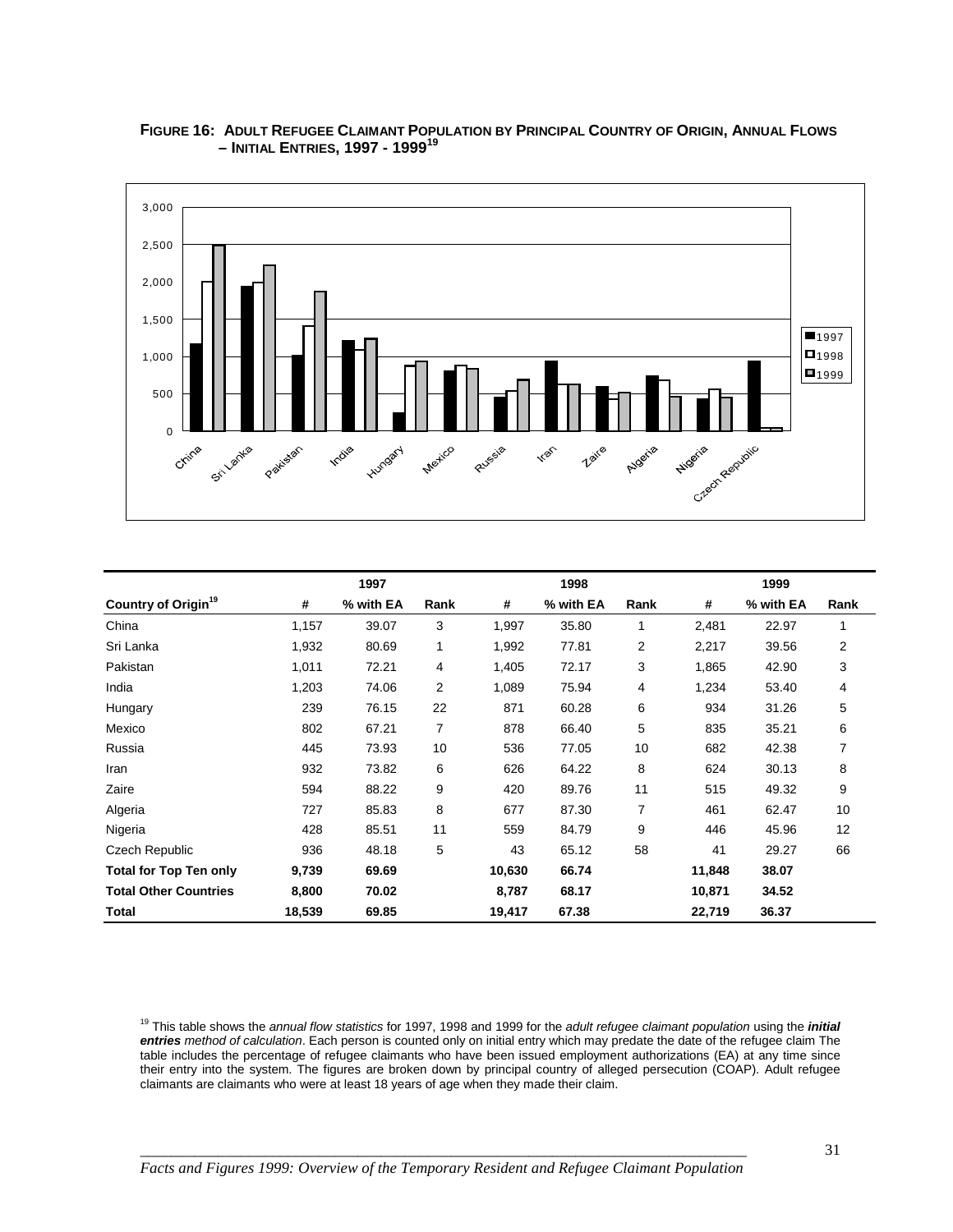**FIGURE 17: ADULT REFUGEE CLAIMANTS BY LOCATION, STOCKS ON JUNE 1, 1997 – 1999**<sup>20</sup>



#### **A. ADULT REFUGEE CLAIMANTS BY PROVINCE OF RESIDENCE, STOCKS ON JUNE 1, 1997 – 1999**

#### **B. ADULT REFUGEE CLAIMANTS BY CENSUS METROPOLITAN AREA, STOCKS ON JUNE 1, 1997 – 1999**



<sup>20</sup> This table shows the *annual stock statistics* measured on the first of June of 1997, 1998 and 1999 for the *adult refugee claimant population*. In this table, a person is included in the count if he or she is in possession of any type of authorization or permit on the observation date and has not yet become a permanent resident or if less than two (2) years have elapsed since the date of his or her most recent appearance in the CIC system. The table includes the percentage of refugee claimants who have been issued employment authorizations at any time since their entry into the system. The figures are broken down by Census Metropolitan Area and province based on 1991 Census definitions. Adult refugee claimants are claimants who were at least 18 years of age on the date of the stock calculation.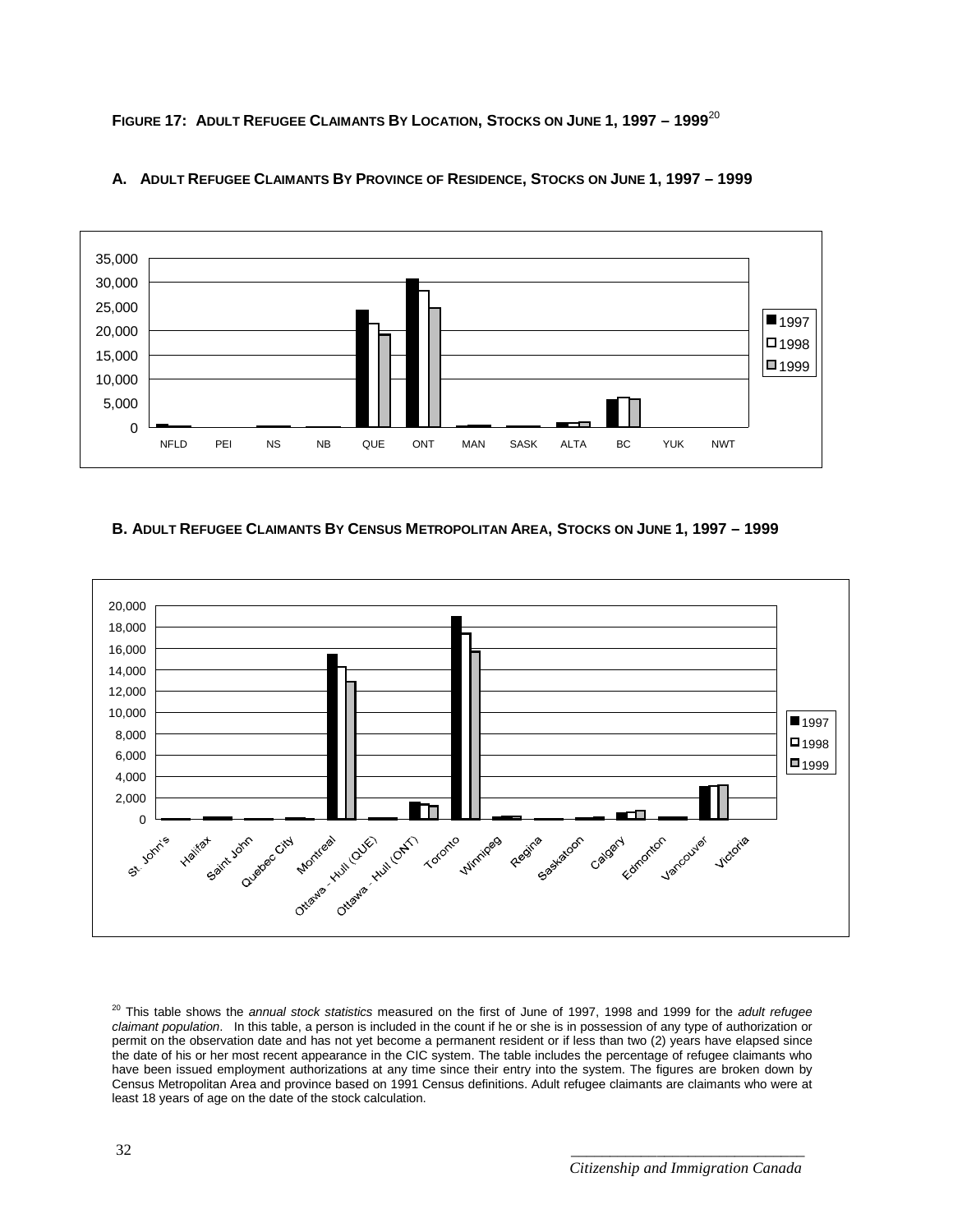#### **C. ADULT REFUGEE CLAIMANTS BY LOCATION, STOCKS ON JUNE 1, 1997 – 1999**

#### **(FIGURE 17 CONT'D)**

| <b>Census Metropolitan Area/</b>   | 1997           |           |                | 1998      | 1999                     |                          |  |
|------------------------------------|----------------|-----------|----------------|-----------|--------------------------|--------------------------|--|
| <b>Province Of Residence</b>       | #              | % with EA | #              | % with EA | #                        | % with EA                |  |
| St. John's                         | 38             | 100.00    | 22             | 100.00    | 14                       | 100.00                   |  |
| <b>Other Newfoundland</b>          | 397            | 88.92     | 215            | 87.44     | 141                      | 86.52                    |  |
| <b>Total Newfoundland</b>          | 435            | 89.89     | 237            | 88.61     | 155                      | 87.74                    |  |
| <b>Total Prince Edward Island</b>  | 21             | 85.71     | 11             | 90.91     | 6                        | 83.33                    |  |
| Halifax                            | 156            | 92.95     | 164            | 93.29     | 142                      | 96.48                    |  |
| <b>Other Nova Scotia</b>           | 99             | 42.42     | 109            | 40.37     | 78                       | 41.03                    |  |
| <b>Total Nova Scotia</b>           | 255            | 73.33     | 273            | 72.16     | 220                      | 76.82                    |  |
| Saint John                         | 19             | 94.74     | 19             | 89.47     | 15                       | 86.67                    |  |
| <b>Other New Brunswick</b>         | 76             | 81.58     | 67             | 85.07     | 62                       | 82.26                    |  |
| <b>Total New Brunswick</b>         | 95             | 84.21     | 86             | 86.05     | 77                       | 83.12                    |  |
| Quebec                             | 114            | 85.09     | 78             | 87.18     | 52                       | 88.46                    |  |
| Montreal                           | 15,391         | 97.12     | 14,275         | 97.86     | 12,885                   | 98.24                    |  |
| Ottawa-Hull                        | 96             | 94.79     | 87             | 93.10     | 94                       | 93.62                    |  |
| <b>Other Quebec</b>                | 8,462          | 45.25     | 6,931          | 45.17     | 6,066                    | 51.75                    |  |
| <b>Total Quebec</b>                | 24,063         | 78.81     | 21,371         | 80.71     | 19,097                   | 83.42                    |  |
| Ottawa-Hull                        | 1,526          | 92.99     | 1,390          | 92.01     | 1,206                    | 91.63                    |  |
| Toronto                            | 18,938         | 94.87     | 17,363         | 95.00     | 15,701                   | 95.87                    |  |
| Other Ontario                      | 10,119         | 52.40     | 9,459          | 44.33     | 7,647                    | 46.07                    |  |
| <b>Total Ontario</b>               | 30,583         | 80.72     | 28,212         | 77.86     | 24,554                   | 80.15                    |  |
| Winnipeg                           | 169            | 93.49     | 234            | 95.73     | 247                      | 95.55                    |  |
| Other Manitoba                     | 55             | 47.27     | 48             | 37.50     | 45                       | 35.56                    |  |
| <b>Total Manitoba</b>              | 224            | 82.14     | 282            | 85.82     | 292                      | 86.30                    |  |
| Regina                             | 12             | 75.00     | 14             | 71.43     | 13                       | 76.92                    |  |
| Saskatoon                          | 95             | 96.84     | 126            | 98.41     | 142                      | 98.59                    |  |
| Other Saskatchewan                 | 41             | 58.54     | 49             | 63.27     | 35                       | 74.29                    |  |
| <b>Total Saskatchewan</b>          | 148            | 84.46     | 189            | 87.30     | 190                      | 92.63                    |  |
| Calgary                            | 527            | 95.83     | 639            | 96.71     | 799                      | 97.75                    |  |
| Edmonton                           | 131            | 90.84     | 164            | 89.63     | 198                      | 90.40                    |  |
| Other Alberta                      | 126            | 56.35     | 137            | 46.72     | 128                      | 36.72                    |  |
| <b>Total Alberta</b>               | 784            | 88.65     | 940            | 88.19     | 1,125                    | 89.51                    |  |
| Vancouver                          | 3,004          | 97.60     | 3,099          | 97.03     | 3,186                    | 96.67                    |  |
| Victoria                           | 11             | 90.91     | 6              | 83.33     | 3                        | 100.00                   |  |
| Other British Columbia             | 2,581          | 54.32     | 3,108          | 45.59     | 2,568                    | 49.42                    |  |
| <b>Total British Columbia</b>      | 5,596          | 77.63     | 6,213          | 71.29     | 5,757                    | 75.59                    |  |
| <b>Total Yukon</b>                 | $\overline{2}$ | 50.00     | $\mathbf{1}$   | 100.00    | $\overline{\phantom{a}}$ | $\overline{\phantom{0}}$ |  |
| <b>Total Northwest Territories</b> | 1              | 100.00    | $\overline{2}$ | 100.00    | $\mathbf 2$              | 100.00                   |  |
| Unknown                            | 4              | 50.00     | 13             | 15.38     | 45                       | 8.89                     |  |
| Total                              | 62.211         | 79.86     | 57,830         | 78.46     | 51,520                   | 81.09                    |  |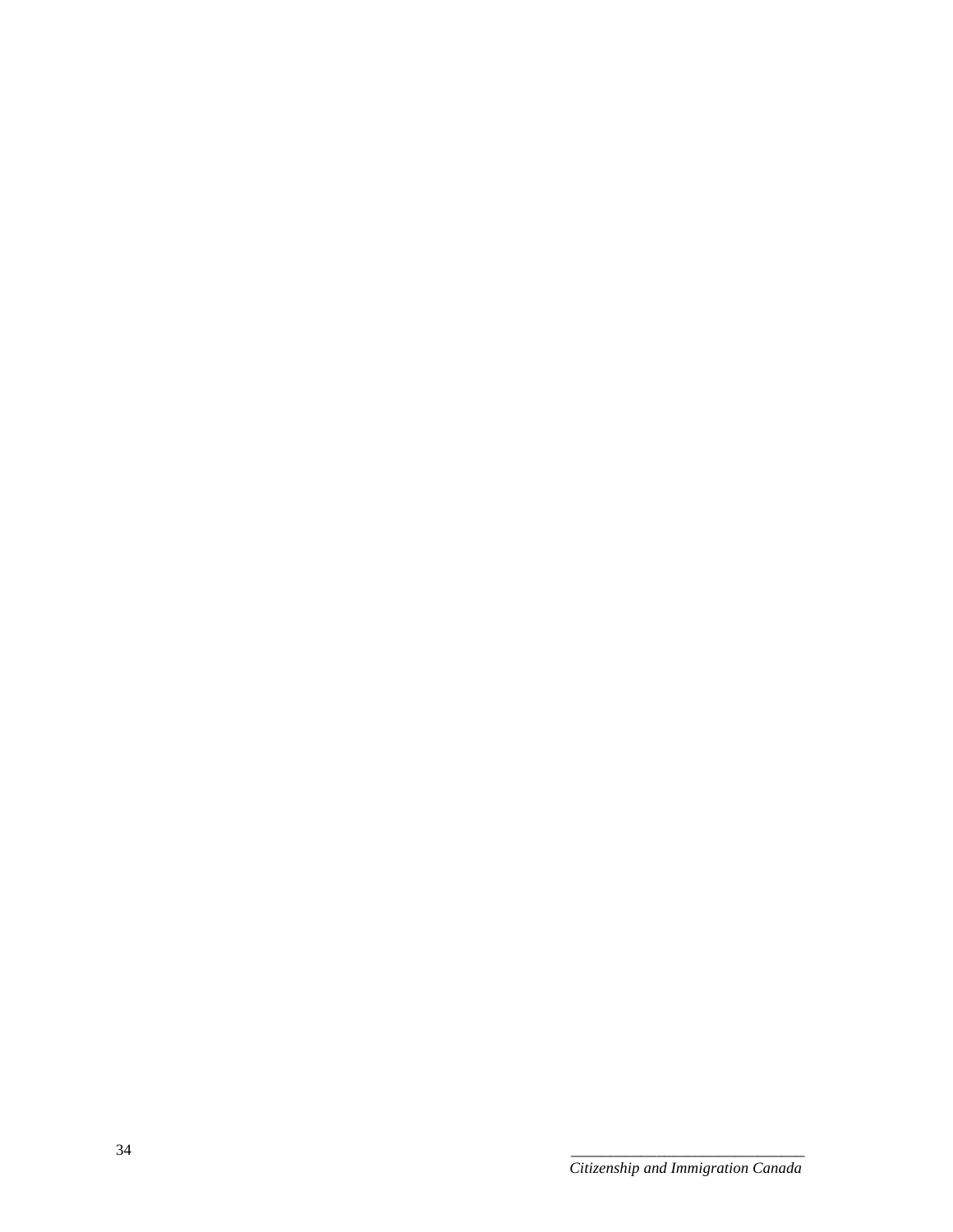This section provides a detailed discussion of the *concepts and measures* underlying this version of *Facts and Figures 1999: Statistical Overview of the Temporary Resident and Refugee Claimant Population*.

### *What is the* **CLIENT-BASED DATA SYSTEM** *(CBDS)?*

The CBDS is a reporting system, comprised of administrative data, structured in such a manner as to facilitate the analysis of the Temporary Resident and Refugee Claimant population from either a *document-based* or a *client-based* perspective.

The CBDS is comprised of all employment authorizations, student authorizations, visitor records, minister's permits, and extensions to minister's permits issued to foreign nationals since 1978. It also includes all records of refugee claims. In addition, it draws information from the landings record and other sources.

### **CLIENT-BASED** *Reporting Versus* **DOCUMENT-BASED** *Reporting*

This publication presents an alternative way of reporting on the Temporary Resident and Refugee Claimant population. It emphasizes the *client* or *person* as the key reporting unit whereas a typical CIC report would focus instead on the number of *documents* or *transactions* processed. There is a significant analytical distinction between these two approaches.

The latter approach is relevant for operational reporting and can offer insights into activities that relate to processing times and processing volumes. For example, managers need to know how many employment authorizations were issued in any given period in order to be able to plan for and monitor work-load pressures experienced by front-line staff. This same approach, however, would not be able to yield relevant information for an analysis of the labour market impact of temporary residents. In this case, it would be more appropriate to analyze the number of people in possession of an employment authorization for a given period, hence, adopt a *client-based* approach. This approach produces very different statistical results. It eliminates double counting when a client holds a number of different documents at any one time or holds more than one of the same type of document concurrently.

### *Definition of the* **TEMPORARY RESIDENT AND REFUGEE CLAIMANT** *Population*

We refer to the population in the CBDS as the *Temporary Resident and Refugee Claimant* population primarily to distinguish it from the *non-permanent resident* population definition used in the Census of Canada. The Census definition applies to persons and their spouses and dependants in possession of employment authorizations, student authorizations or Minister's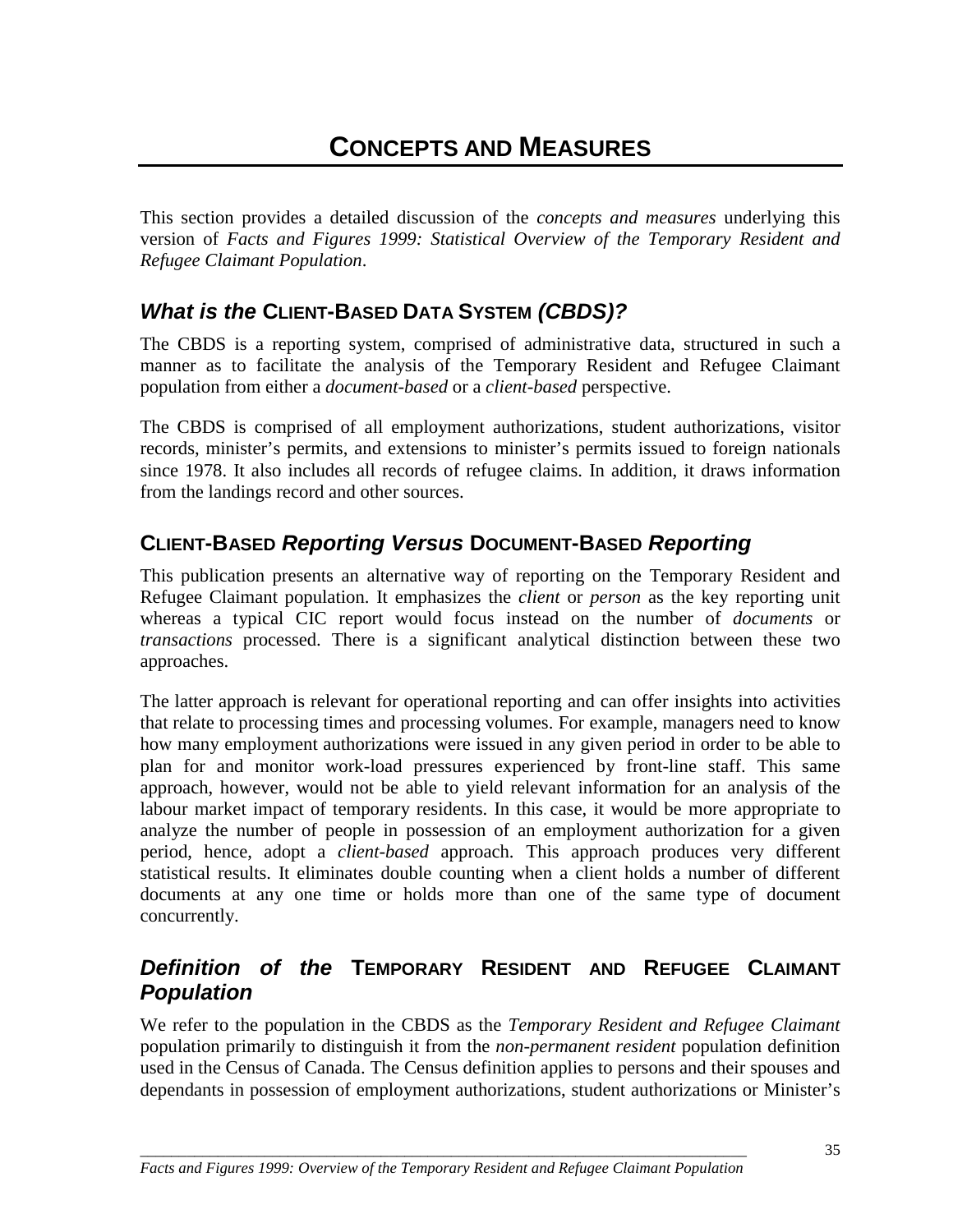permits and refugee claimants. It excludes persons and their spouses and dependants in possession of Visitor Records. The *Temporary Resident and Refugee Claimant* population captured in the CBDS on the other hand includes any person who has ever been issued either a visitor record, employment authorization, student authorization, Minister's permit or extension of a Minister's permit or any person who has made a refugee claim. Spouse and dependants are excluded *unless* they also are in possession of some CIC issued permit or authorization in their own right.

### *Primary Status Categorizations*

Each member of the Temporary Resident and Refugee Claimant population is categorized according to the principal reason for his or her presence in Canada. The categories are Foreign Worker, Foreign Student, Humanitarian and Compassionate (H&C) Cases, and Other Cases. Since 1989, the Humanitarian and Compassionate Cases are primarily refugee claimants.

These four categories, referred to as *Primary Status*, are mutually exclusive: any person included in one category is excluded from the others as of the date of update. The *date of update* is considered to be the date on which the CBDS is updated with data from the corporate administrative systems. The CBDS will eventually be updated on a quarterly basis.

#### **Foreign Worker**

The *Foreign Worker* category includes persons who came to Canada to work on a temporary basis. It excludes foreign students and persons who have been issued employment authorizations for humanitarian or compassionate reasons. Every Foreign Worker must have been issued an employment authorization but may also have been issued other types of permits or authorizations.

#### **Foreign Student**

The *Foreign Student* category includes persons who came to Canada to attend an educational institution. It excludes foreign workers who may have been issued student authorizations during their stay as a foreign worker. It also excludes humanitarian and compassionate cases who have been issued student authorizations. Every Foreign Student must have been issued a student authorization but may also have been issued other types of permits or authorizations.

#### **Humanitarian And Compassionate**

The *Humanitarian and Compassionate* category includes persons who are permitted to remain in Canada for humanitarian and compassionate reasons but who are not categorized as either a foreign worker or a foreign student. This category includes refugee claimants.

#### **Other**

The *Other* category includes all persons who cannot be otherwise categorized. This group is made up primarily of persons who have been issued only visitor records. None of them has ever been issued either employment or student authorizations or has made a refugee claim.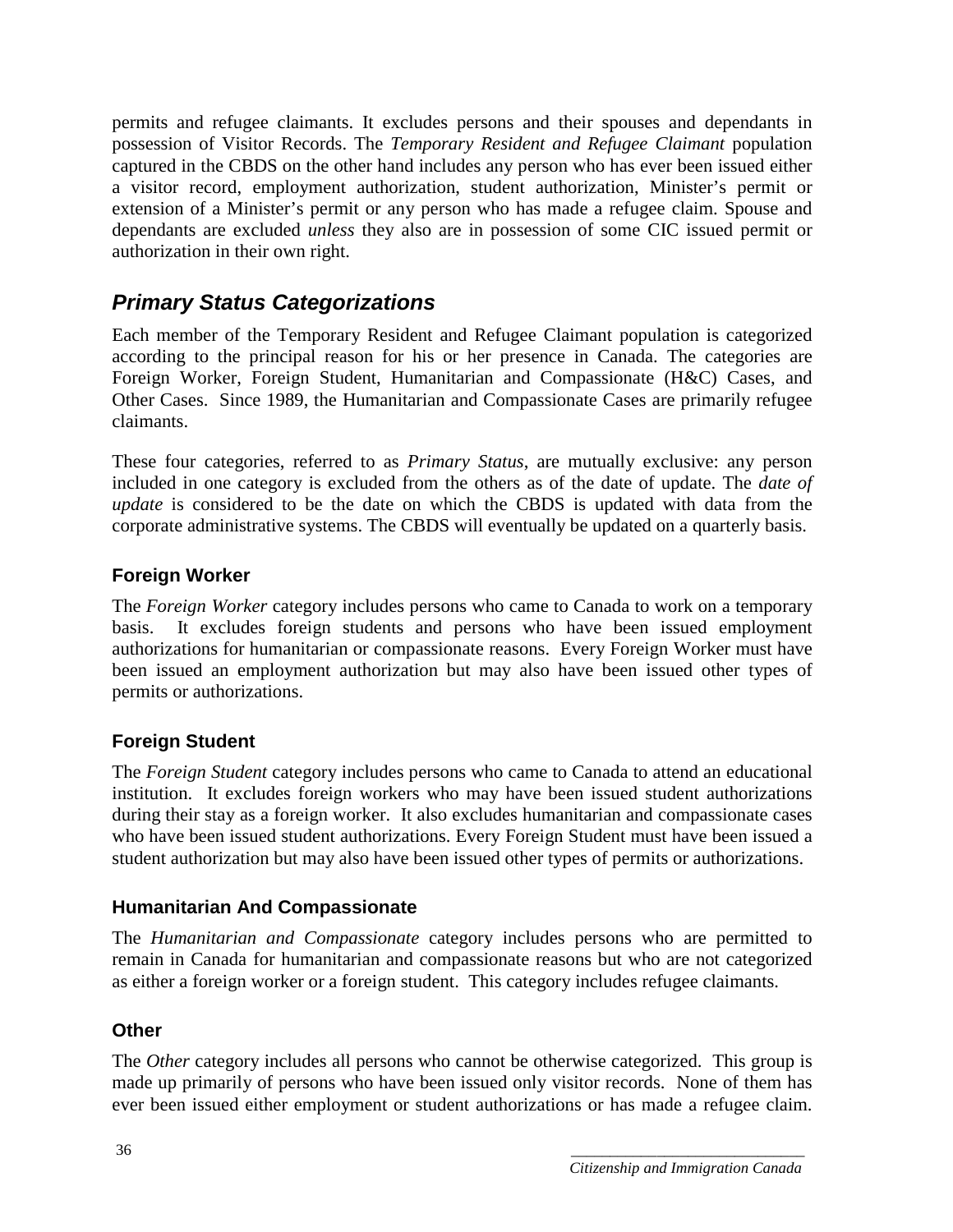This categorization takes into consideration a number of variables which are recorded on various authorizations and permits issued to the Temporary Resident and Refugee Claimant population. These include validation exemption codes, special program codes, occupation codes, and other codes used to identify subjects of specific programs like the Software Pilot Program. In some cases a Temporary Resident is categorized on the basis of the immigrant category he or she is subsequently landed under. The primary status designations are generated whenever the CBDS is updated. In other words, the primary status of an individual may change over time depending on the type of documents which have been issued to him or her since the last time the CBDS was updated.

### *Statistical Measures*

The data are aggregated into measures of *flows* and *stocks*. For the purposes of this publication, the flow statistics are calendar-year based and the stock statistics are based on June 1 of every calendar year.

### **Flow Statistics**

We have developed three methods for calculating the flows of Temporary Residents and Refugee Claimants depending on the primary status designation of a particular individual. The method employed simply reflects the fact that different primary status categorizations require different forms of analysis. In other words, a particular calculation method might be more appropriate for one primary status category over another. The three methods are as follows:

#### **1.** *Initial Entry Method*

The *flow* statistics, based on the initial entry method, measure the number of persons entering the CIC system, and presumably therefore the country, for the first time. This is calculated based on the earliest effective date of any permit, authorization or record or, in the case of refugee claimants, a claim made for refugee status.

#### **2.** *Seasonal Re-Entry Method*

One of the drawbacks of the *initial entry* method of calculating flows is that it counts a person only on the person's initial entry into the CIC system. This poses some difficulty in creating meaningful information on the *seasonal worker* component of the foreign worker population. The reason for this is that the *initial entry* method tends to hide the seasonal effects for certain foreign workers. For example, seasonal and other workers who re-enter the country annually or periodically are not included in subsequent counts based on the initial entry method.

One way of dealing with this challenge is to count a foreign worker as a re-entrant if that person is absent from the system for a predetermined number of days and is subsequently issued an employment authorization following this period of absence. The *seasonal re-entry* method is applied ONLY if the worker has been otherwise identified as a *seasonal worker*.